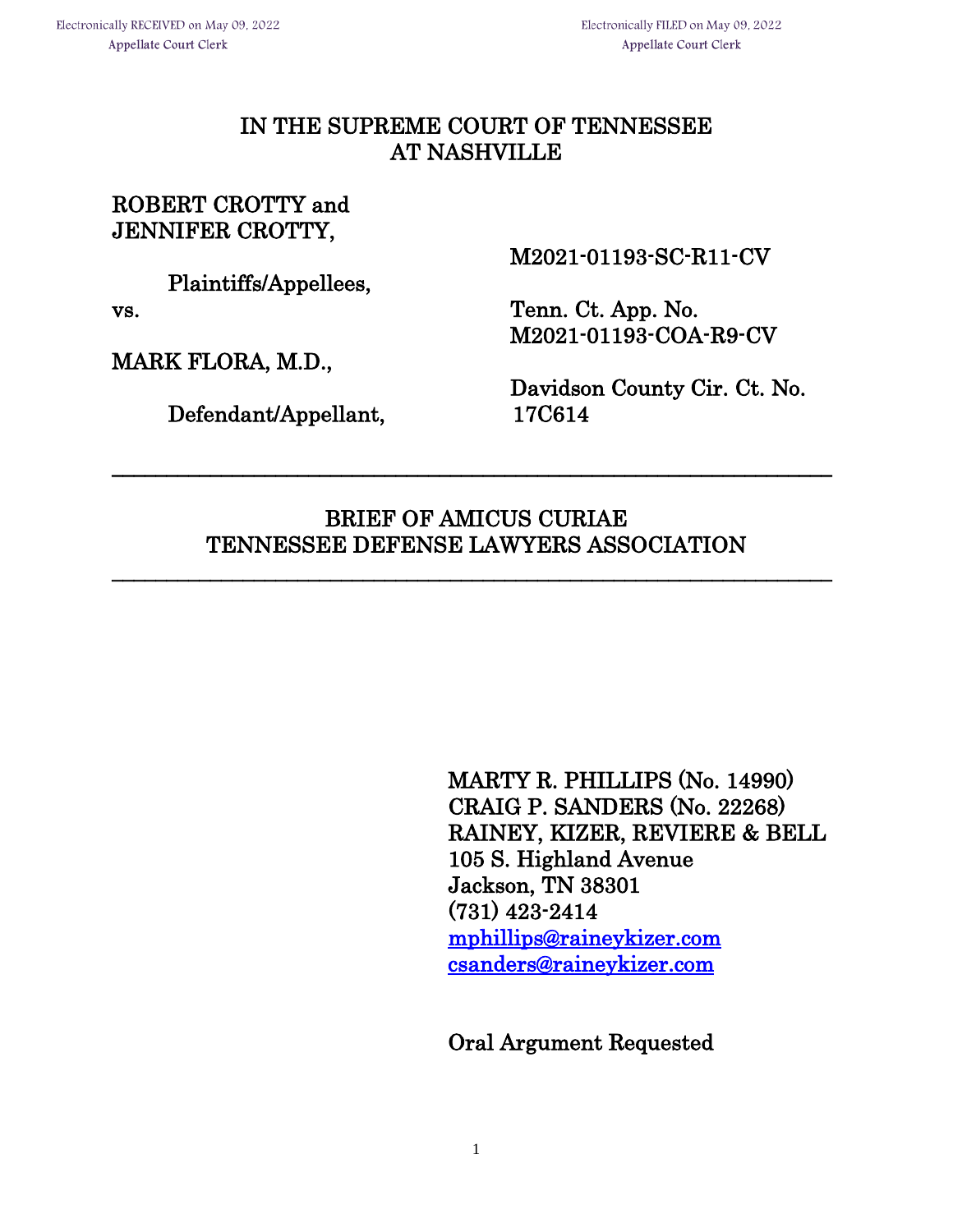# TABLE OF CONTENTS

Tennessee Code Annotated § 29-26-119, which is part of the Health Care Liability Act, precludes plaintiffs in health care liability cases from recovering written-off medical expenses that nobody paid or owes…....11

- I. Tennessee Code Annotated § 29-26-119 permits plaintiffs in health care liability cases to recover medical expenses that are "actual economic losses" borne by them or their insurer, but not ones that nobody will ever pay………………………………..….12
	- A. Federal and state trial courts across Tennessee have expressly ruled for many years that Tennessee Code Annotated § 29-26-119 precludes plaintiffs from recovering medical expenses that are neither paid nor owed..............14
	- B. This Court and the Court of Appeals have recognized that Tennessee Code Annotated § 29-26-119 "abrogates" the collateral source rule in health care liability cases, which effectively means that plaintiffs in such cases cannot recover medical expenses that nobody paid or owes............................20
- II. Allowing plaintiffs in health care liability cases to recover written-off medical expenses would undermine the purpose and intent of Tennessee Code Annotated § 29-26-119……...……..29

|--|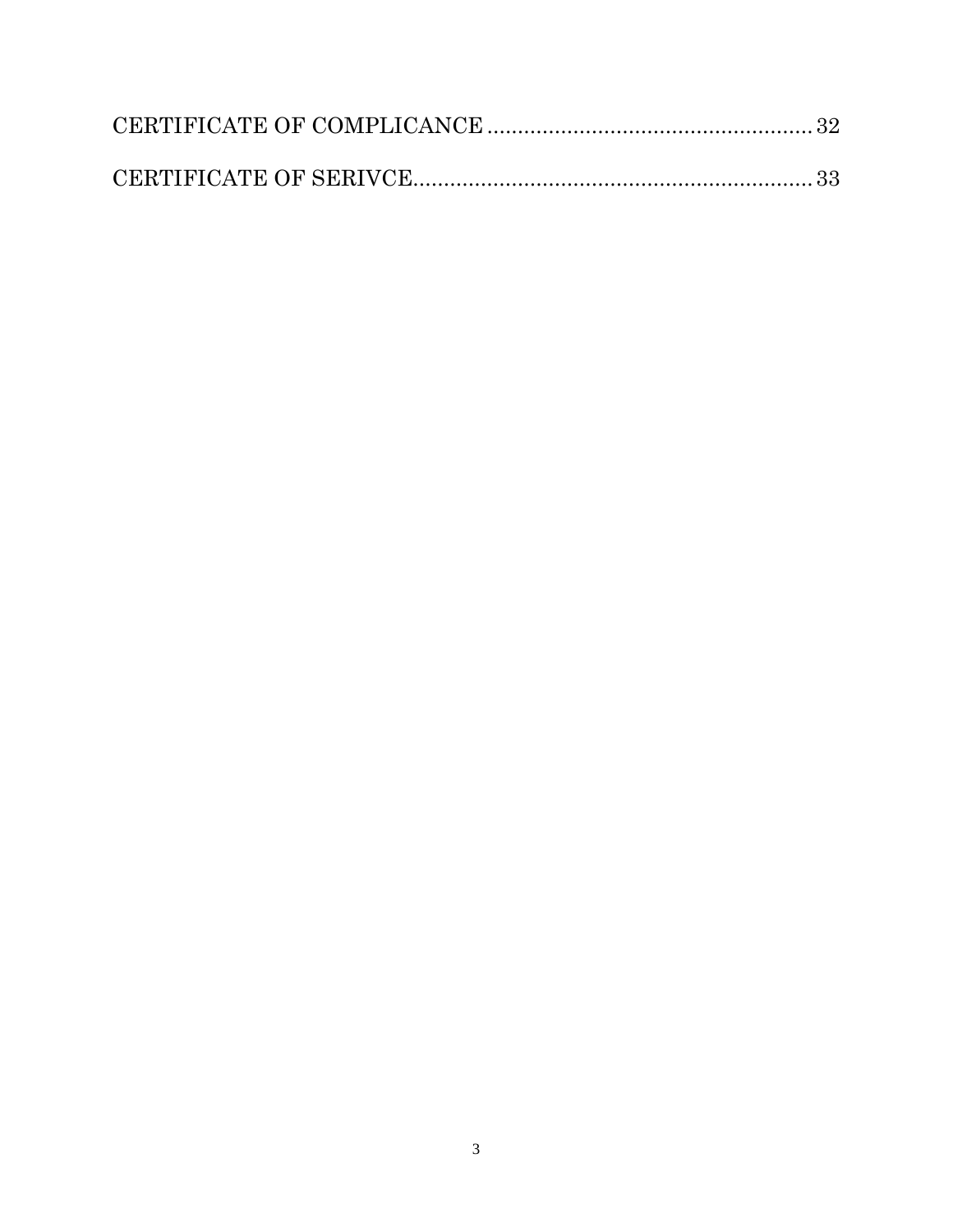### TABLE OF AUTHORITIES

#### **STATUTES**

Tenn. Code Ann. § 29-26-119……..11, 12, 13, 14, 17, 20, 22, 28, 29, 30, 31

#### CASES

Baker v. Vanderbilt University, 616 F. Supp. 330 (M.D. Tenn. 1985)…..30 Bidwell ex rel. Bidwell v. Strait, 618 S.W.3d 309 (Tenn. 2021)………….11 Calaway v. Schucker, 2013 U.S. Dist. LEXIS 33771 (W.D. Tenn. 2013)…………………………………………………………16, 17 Dedmon v. Steelman, 535 S.W.3d 431 (Tenn. 2017)………...21, 22, 29, 30 Electro-Mechanical Corp. v. Ogan, 9 F.3d 445 (6th Cir. 1993)…………..16 Fye v. Kennedy, 991 S.W.2d 754 (Tenn. Ct. App. 1998)…………………22 Guthrie v. Ball, 2014 U.S. Dist. LEXIS 145764 (E.D. Tenn. 2014)…….16 Hammer v Franklin Interurban, Co., 354 S.W.2d 241 (Tenn. 1962)…..30 Harrison v. Schrader, 569 S.W.2d 822 (Tenn. 1978)……………………..29 Hughlett v. Shelby County Health Care Corp., 940 S.W.2d 571 (Tenn. Ct. App. 1996)………………………………………………………….17 Hunter v. Ura, 163 S.W.3d 686 (Tenn. 2005)……………………………...25 In re Estate of Tolbert v. State, 2018 Tenn. App. LEXIS 113 (Tenn. Ct. App. Feb. 28, 2018)………………………………….21, 22, 26, 27 Lavin v. Jordan, 16 S.W.3d 362 (Tenn. 2000)……………………………..29 McClay v. Airport Mgmt. Servs., LLC, 596 S.W.3d 686 (Tenn. 2020)…31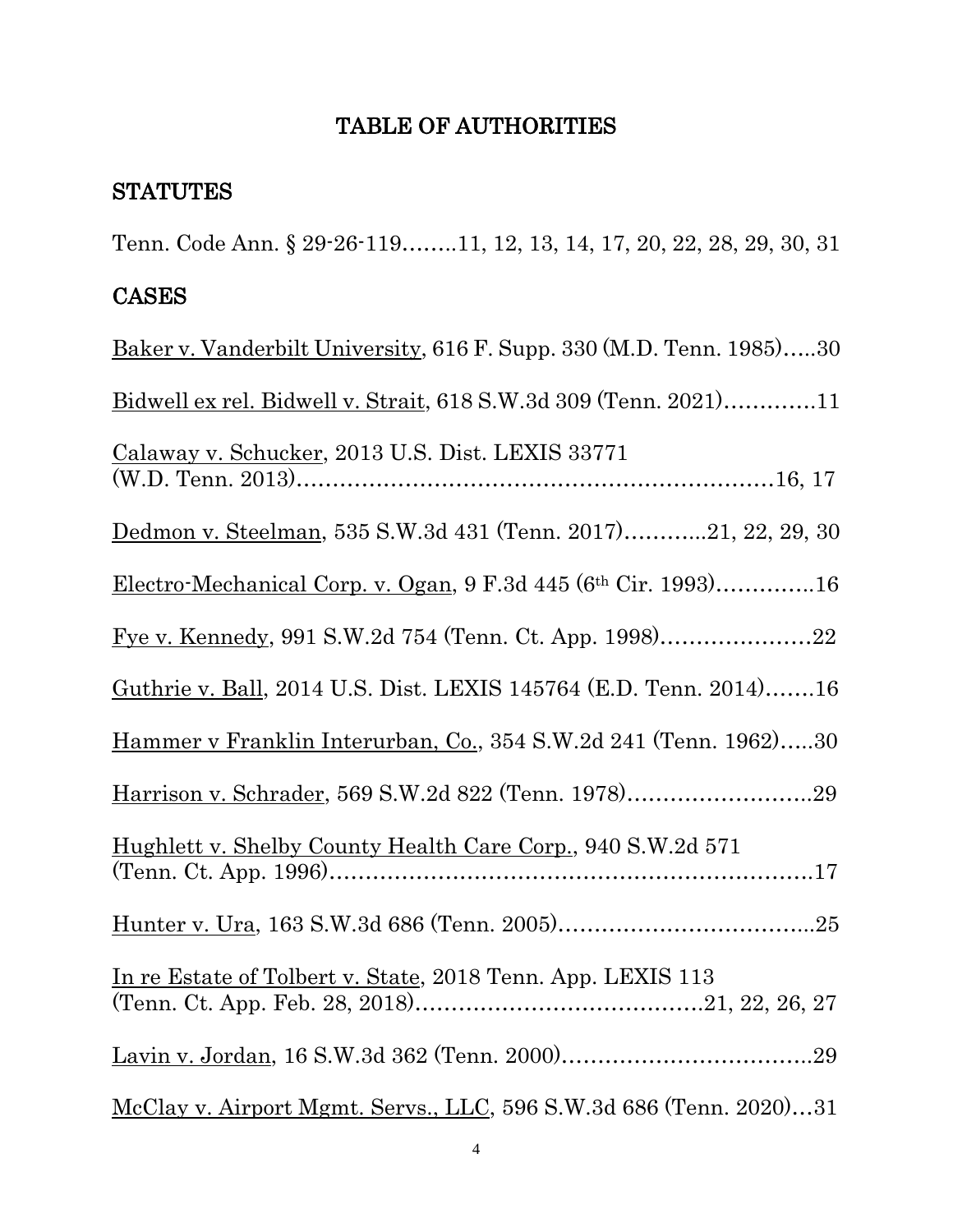| McDaniel v. General Care Corp., 627 S.W.2d 129                        |  |
|-----------------------------------------------------------------------|--|
| Nalawagan v. Dang, 2010 U.S. Dist. LEXIS 114576                       |  |
| Nance v. Westside Hospital, 750 S.W.2d 740 (Tenn. 1988)24, 25         |  |
| <u>Richardson v. Miller, 44 S.W.3d 1 (Tenn. Ct. App. 2000)</u> 25, 26 |  |
| Russell v. Crutchfield, 988 S.W.2d 168 (Tenn. Ct. App. 1998)          |  |
| Steele v. Fort Sanders Anestheisa Group, P.C., 897 S.W.2d 270         |  |
| Ward v. Glover, 206 S.W.3d 17 (Tenn. Ct. App. 2006)                   |  |
|                                                                       |  |
| <u>Yebuah v. Ctr. for Urological Treatment, 624 S.W.3d 481</u>        |  |

# TRIAL COURT ORDERS

| Buckner v. Thomasson, No. 43,226                                    |
|---------------------------------------------------------------------|
| Buttram v. HCA Health Serv. of Tennessee, Inc., No. 03C-2903        |
|                                                                     |
| Collins v. St. Thomas Hosp., 2009 Tenn. Cir. LEXIS 1391, No. 08C737 |
| Dallosta v. Baptist Memorial Hospital-Tipton, No. CT-004778-08      |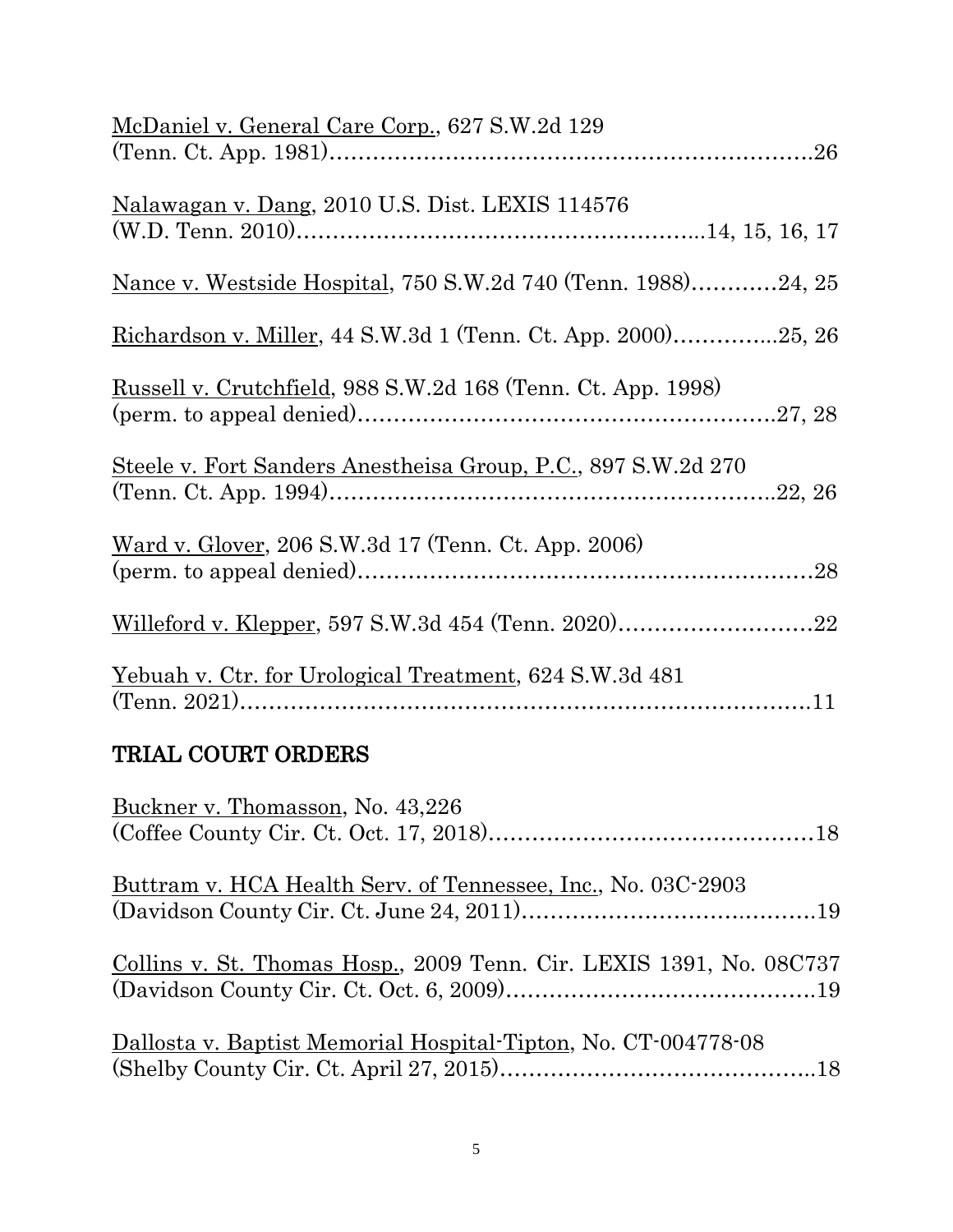| Gilchrist v. Aristorenas, No. 4825                           |  |
|--------------------------------------------------------------|--|
|                                                              |  |
| Gordon v. Jones, No. C-00-369-I                              |  |
|                                                              |  |
| Hazlehurst v. Hays, No. C-19-38                              |  |
|                                                              |  |
| Hindman v. Saint Francis Hospital Memphis, No. CT-000708-12  |  |
|                                                              |  |
| Woods v. Oak Plains Academy of TN, Inc., No. MC CC CV 17-819 |  |
|                                                              |  |
| <b>SECONDARY SOURCES</b>                                     |  |

|--|--|--|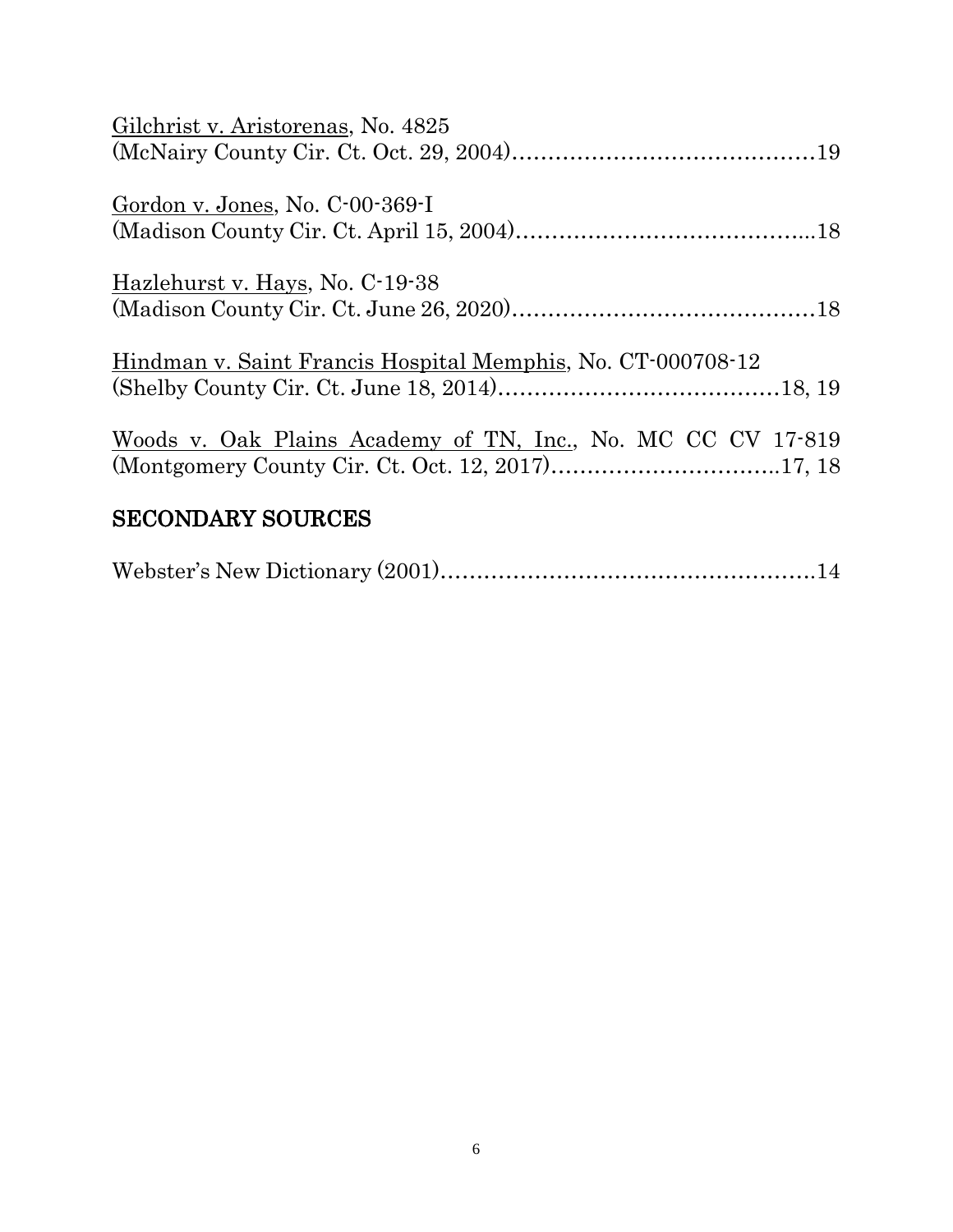### STATEMENT OF THE ISSUES

Whether Tennessee Code Annotated § 29-26-119, which is part of the Health Care Liability Act, precludes plaintiffs in health care liability cases from recovering medical expenses that have been written off and that nobody paid or owes.<sup>[1](#page-6-0)</sup>

 $\overline{a}$ 

<span id="page-6-0"></span><sup>&</sup>lt;sup>1</sup> There are two issues on appeal. The TDLA is only addressing one issue in this Brief. However, the TDLA agrees in all respects with the position of the Defendant/Appellant as to the other issue.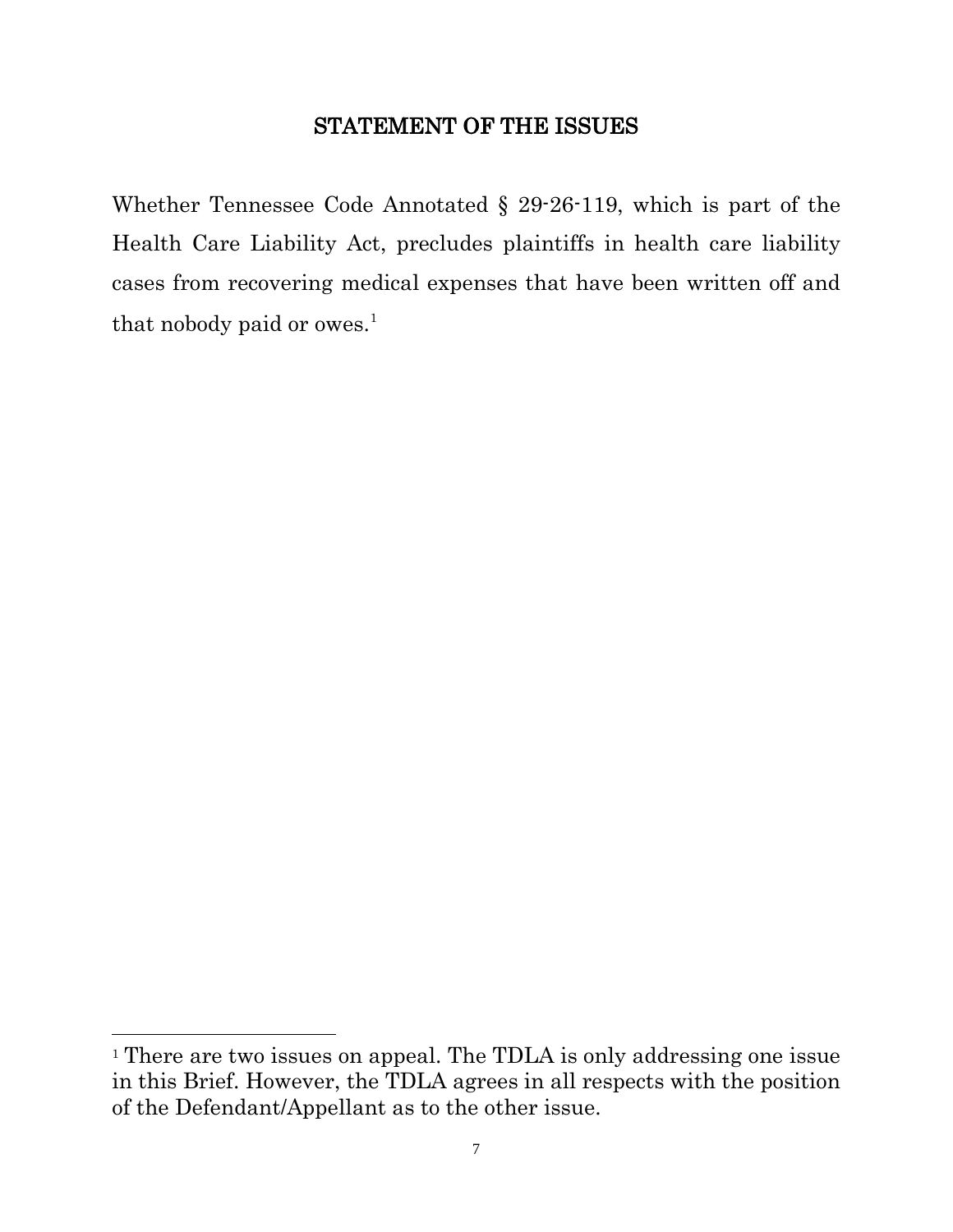#### INTEREST OF AMICUS CURIAE

The Tennessee Defense Lawyers Association (TDLA) is an organization consisting of hundreds of lawyers throughout the State of Tennessee whose practices are devoted to the defense of individuals, businesses, and insurance companies in civil litigation. Many of the TDLA's members represent health care providers and routinely deal with Tennessee's Health Care Liability Act (HCLA), including Tennessee Code Annotated § 29-26-119. The TDLA seeks to improve the state of the law and the administration of justice in Tennessee. The TDLA voices the concerns and views of the Tennessee civil defense bar as advocates to provide guidance as to the meaning and application of Tennessee law.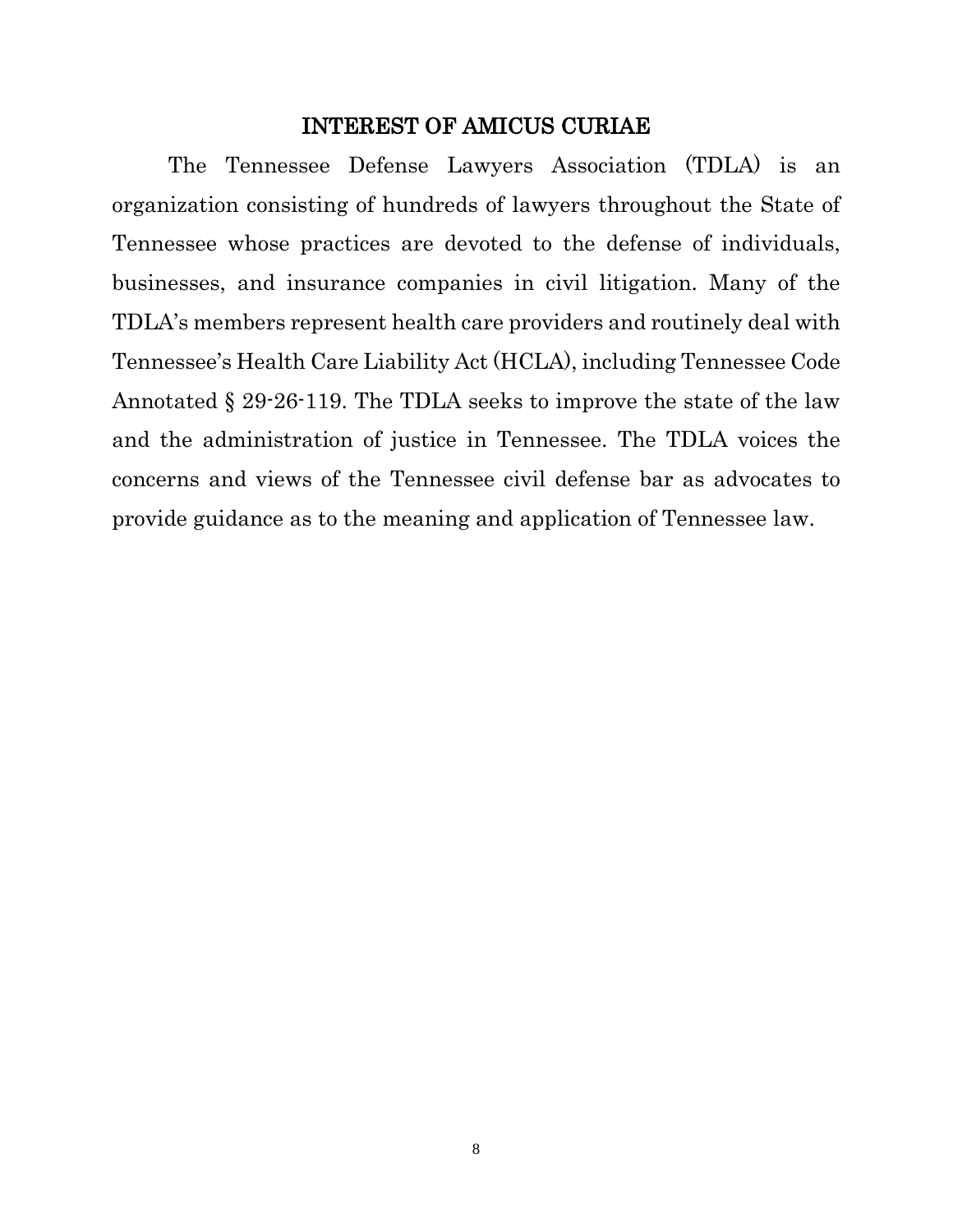#### SUMMARY OF THE ARGUMENT

Tennessee Code Annotated § 29-26-119 governs recoverable damages in health care liability cases. It directs that plaintiffs in such cases may only recover "actual economic losses" that are "suffered" by them. Pursuant to the unambiguous statutory language, plaintiffs in health care liability cases cannot recover written-off medical expenses that neither they, nor anyone else, owe or will ever pay. Any such expenses are not "actual economic losses" that are "suffered" by plaintiffs in any way.

Multiple federal courts applying Tennessee law have squarely addressed the issue. These courts have ruled that the plain language of Tennessee Code Annotated § 29-26-119 forbids plaintiffs from recovering written-off medical expenses that neither plaintiffs, nor anyone else, will ever pay. Numerous state trial courts across Tennessee have similarly ruled.

This Court has not directly addressed the issue. However, this Court has held that Tennessee Code Annotated § 29-26-119 "abrogates" the collateral source rule in health care liability cases. This Court has also focused application of the statute in other contexts on whether the plaintiff "paid" an expense or is obligated to reimburse an outside source for an expense it "paid" on the plaintiff's behalf. In so doing, this Court has at least suggested that plaintiffs cannot recover medical expenses that were neither paid nor payable by anyone.

The trial court in this case acted as if the collateral source rule applies in health care liability cases. The trial court stated: "the collateral source rule is in full force and effect." This ruling is in direct conflict with this Court's precedent. It is also in direct conflict with the express wording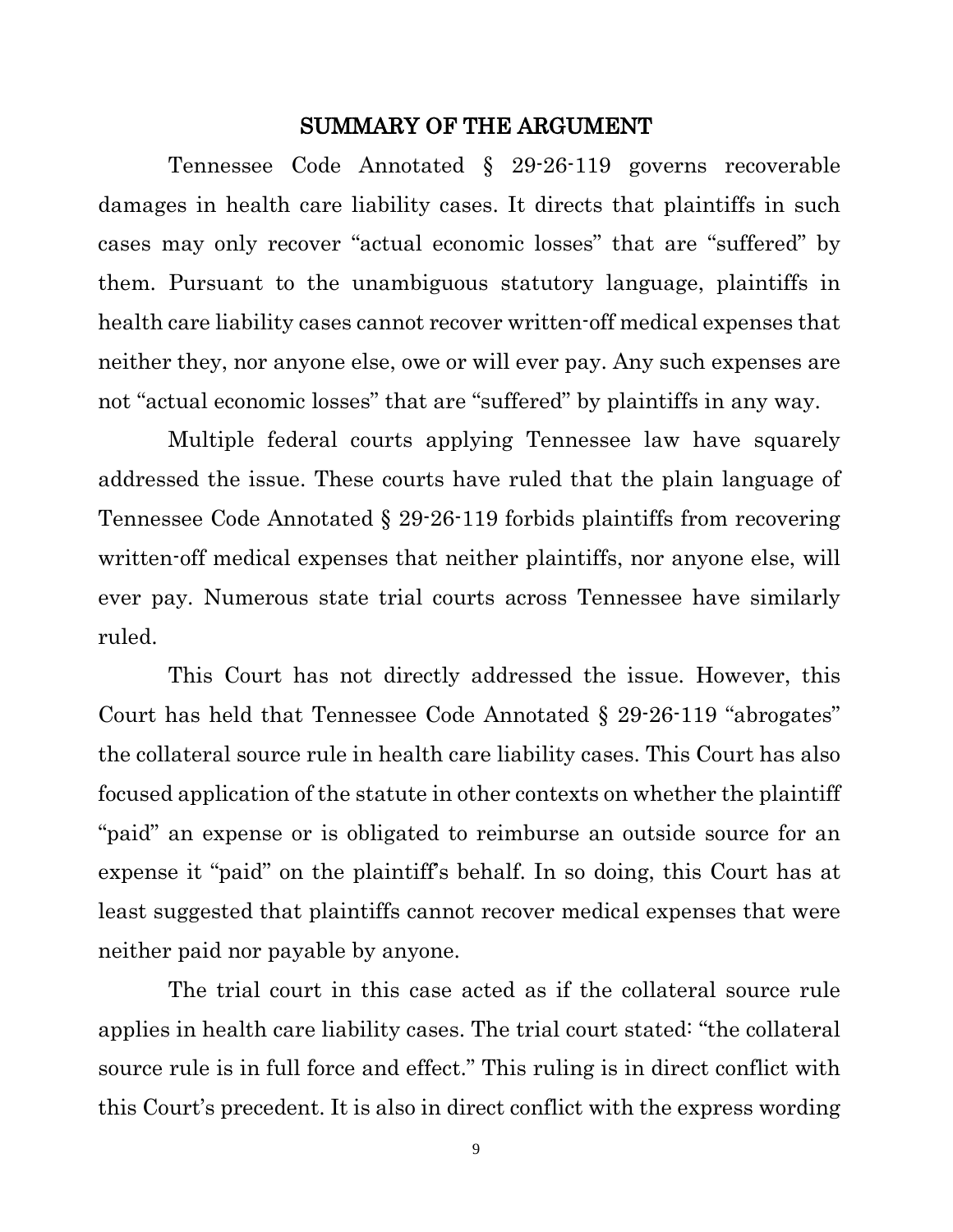of Tennessee Code Annotated § 29-26-119, the purpose and intent of the statute, as well as rulings from numerous federal courts and state trial courts. It is also in conflict with statements about the statute by the Tennessee Court of Appeals.

Accordingly, this Court should reverse the trial court and hold that Tennessee Code Annotated § 29-26-119 precludes plaintiffs in health care liability cases from recovering written-off medical expenses that nobody has paid or owes.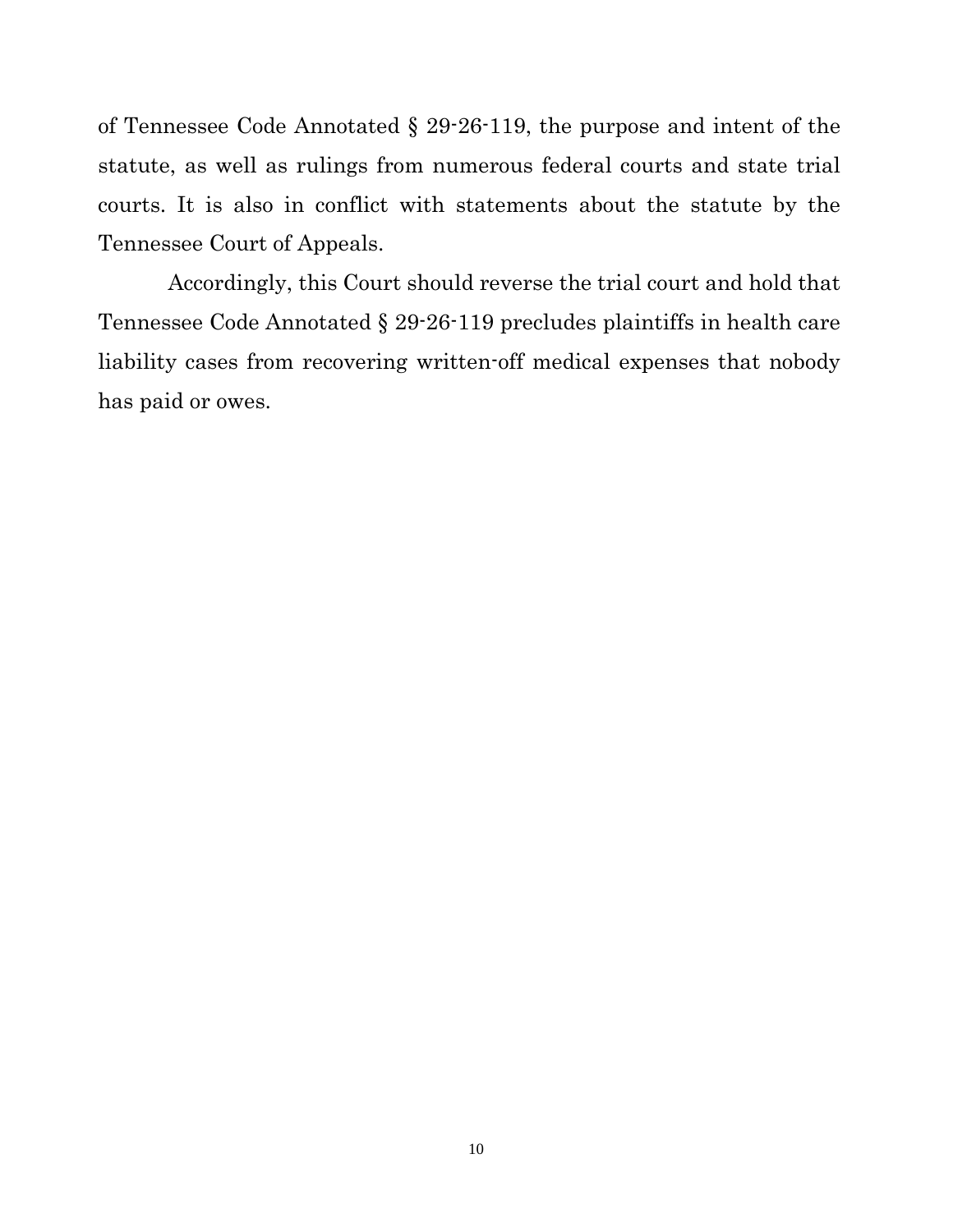#### ARGUMENT

### Tennessee Code Annotated § 29-26-119, which is part of the Health Care Liability Act, precludes plaintiffs in health care liability cases from recovering written-off medical expenses that nobody paid or owes.

This case regards statutory construction. The "most basic principle" of statutory construction is to give effect to legislative intent, which is to be ascertained primarily from the natural and ordinary meaning of the language used in the context of the statute. Yebuah v. Center for Urological Treatment, 624 S.W.3d 481, 485-486 (Tenn. 2021)(citations omitted). In construing statutes, courts may "look[ ] to 'the language of the statute, its subject matter, the object and reach of the statute, the wrong or evil which it seeks to remedy or prevent, and the purpose sought to be accomplished by its enactment'." Id. at 486 (citations omitted). "Courts seek a reasonable interpretation 'in light of the purposes, objectives, and spirit of the statute based on good sound reasoning'." Id. (citations omitted). Statutory construction presents a question of law, which is reviewed *de novo* with no presumption of correctness. Bidwell ex rel. Bidwell v. Strait, 618 S.W.3d 309, 319 (Tenn. 2021)(citations omitted).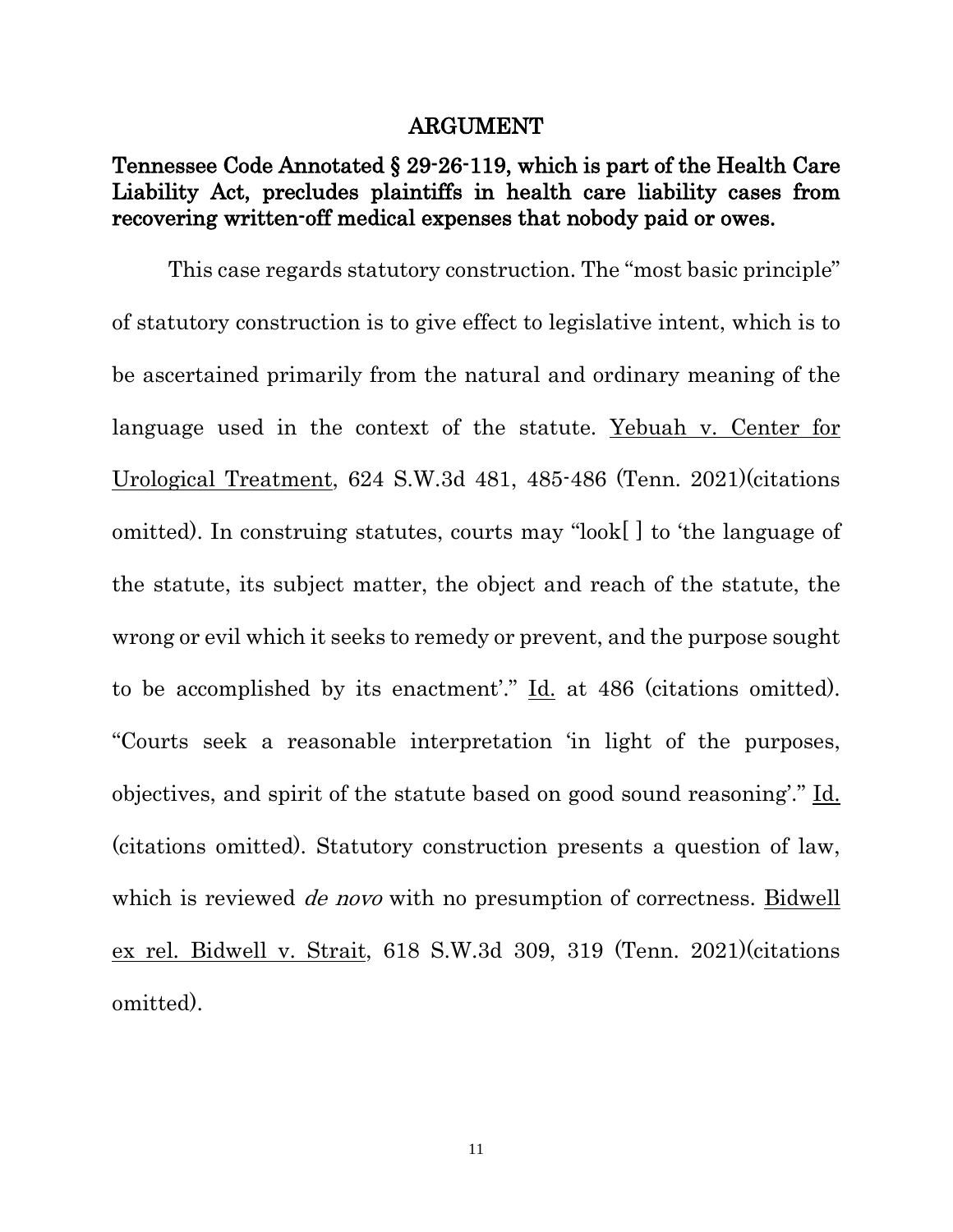I. Tennessee Code Annotated § 29-26-119 permits plaintiffs in health care liability cases to recover medical expenses that are "actual economic losses" borne by them or their insurer, but not ones that nobody will ever pay.

Tennessee Code Annotated § 29-26-119 governs allowable damages

in health care liability cases. It is a two-part statute and provides in its

entirety as follows:

In a health care liability action in which liability is admitted or established, the damages awarded may include (in addition to other elements of damages authorized by law) actual economic losses suffered by the claimant by reason of the personal injury, including, but not limited to, cost of reasonable and necessary medical care, rehabilitation services, and custodial care, loss of services and loss of earned income, but only to the extent that such costs are not paid or payable and such losses are not replaced, or indemnified in whole or in part, by insurance provided by an employer either governmental or private, by social security benefits, service benefit programs, unemployment benefits, or any other source except the assets of the claimants or of the members of the claimant's immediate family and insurance purchased in whole or in part, privately and individually.

Tenn. Code Ann. § 29-26-119 (emphasis added).

The first part of Tennessee Code Annotated § 29-26-119 contains its basic rule. The pivotal language is that a plaintiff may recover only "actual economic losses suffered by the claimant." Thus, any "economic loss" claimed by a plaintiff must be "actual" and have been borne or "suffered" by the plaintiff in some manner in order to be recoverable from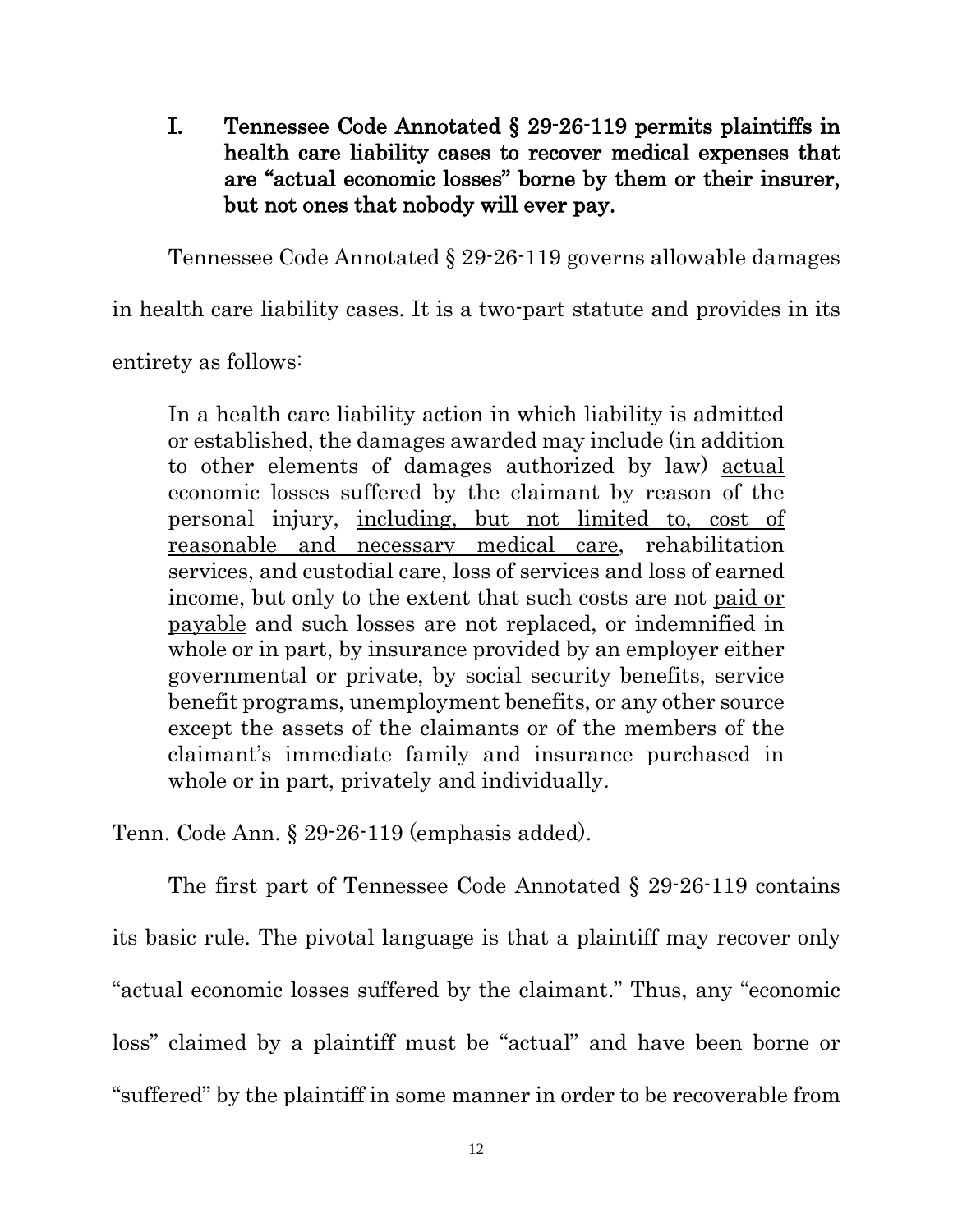a defendant. If the plaintiff bore or "suffered" no such "actual economic loss," then the plaintiff cannot recover the claimed expense as an element of compensatory damages in a health care liability case.

The second part of the statute simply defines when a plaintiff has borne or "suffered" an "actual economic loss." It provides that a plaintiff has not "suffered" an "actual economic loss" if the claimed expense was "paid or payable" by a collateral source, "except" where the collateral source pays the expense as part of an insurance or benefit plan purchased by the plaintiff. Thus, if a collateral source pays an expense because the plaintiff purchased insurance, then the plaintiff bore or "suffered" the expense and can be compensated for it. If, however, the expense was neither paid by the plaintiff nor anyone else, then the plaintiff did not bear or "suffer" an "actual economic loss," and therefore, cannot be compensated for it.

This plain language of Tennessee Code Annotated § 29-26-119 shows that a plaintiff in a health care liability case cannot recover medical expenses that nobody will ever pay. Tennessee Code Annotated § 29-26-119 is unambiguous and mandates that plaintiffs must "suffer" an "actual economic loss" in order to seek and recover medical expenses

13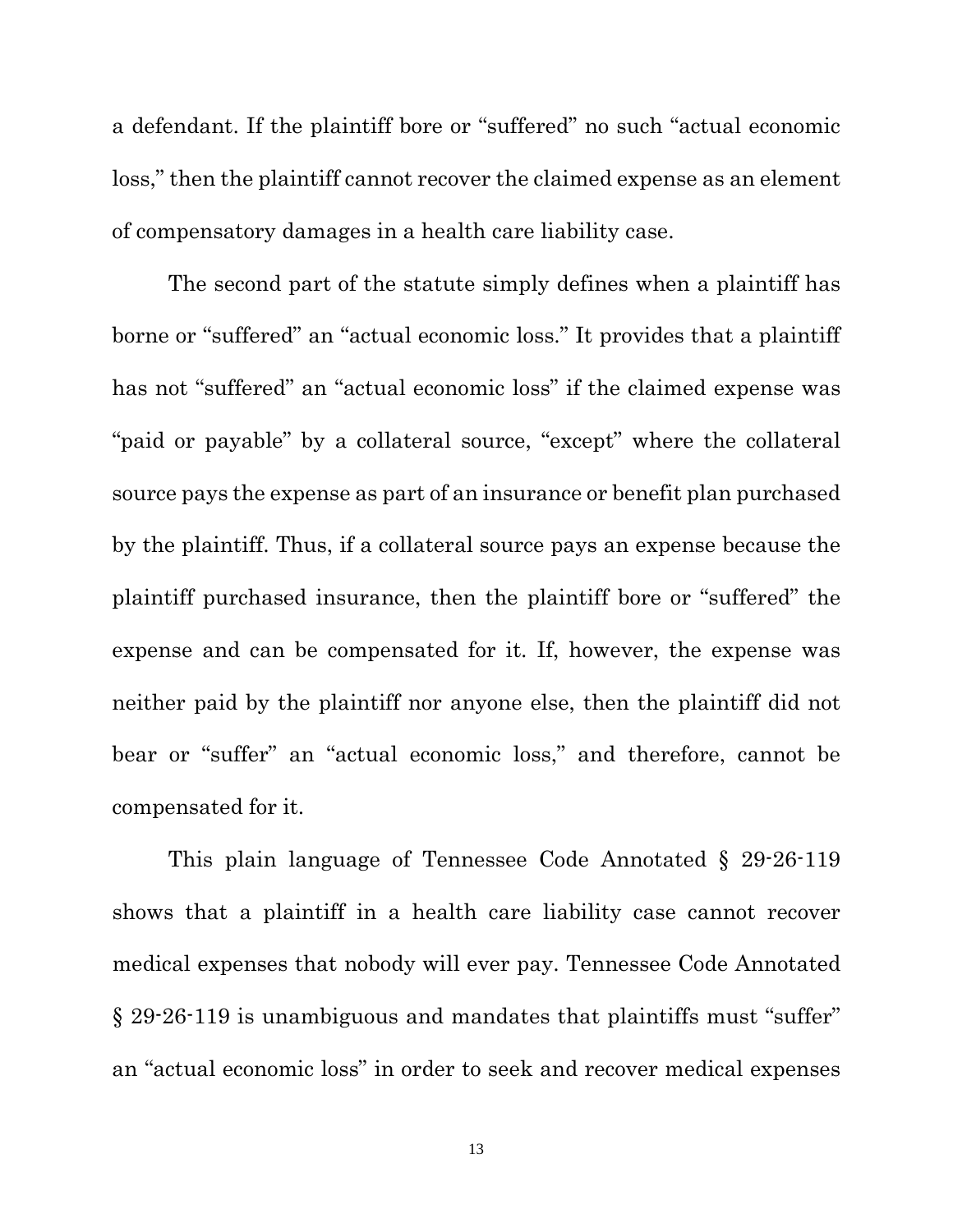in health care liability cases. As noted in the statute, "actual economic losses" include the "cost of reasonable and necessary medical care."[2](#page-13-0) Via its ruling in this case, the trial court essentially amended the statute and rendered the terms "actual economic losses" and "suffered by the claimant" meaningless.

A. Federal and state trial courts across Tennessee have ruled for many years that Tennessee Code Annotated § 29-26-119 prohibits plaintiffs from recovering medical expenses that were neither paid nor owed.

Tennessee Code Annotated § 29-26-119 has been in effect for decades. See Tenn. Code Ann. § 29-26-119. During that time, federal and state trial courts have squarely addressed whether the statute permits the recovery of medical expenses that were written off and that nobody will ever pay.

Multiple federal cases are directly on point. The United States District Court for the Western District of Tennessee addressed the issue in Nalawagan v. Dang, 2010 U.S. Dist. LEXIS 114576 (W.D. Tenn. 2010). In a Motion in Limine, the defendant argued that due to Tennessee Code Annotated § 29-26-119, the plaintiff could only seek recovery of medical

 $\overline{a}$ 

<span id="page-13-0"></span><sup>&</sup>lt;sup>2</sup>A "cost" is defined as "the loss or penalty incurred in gaining something." Webster's New Dictionary at 119 (2001).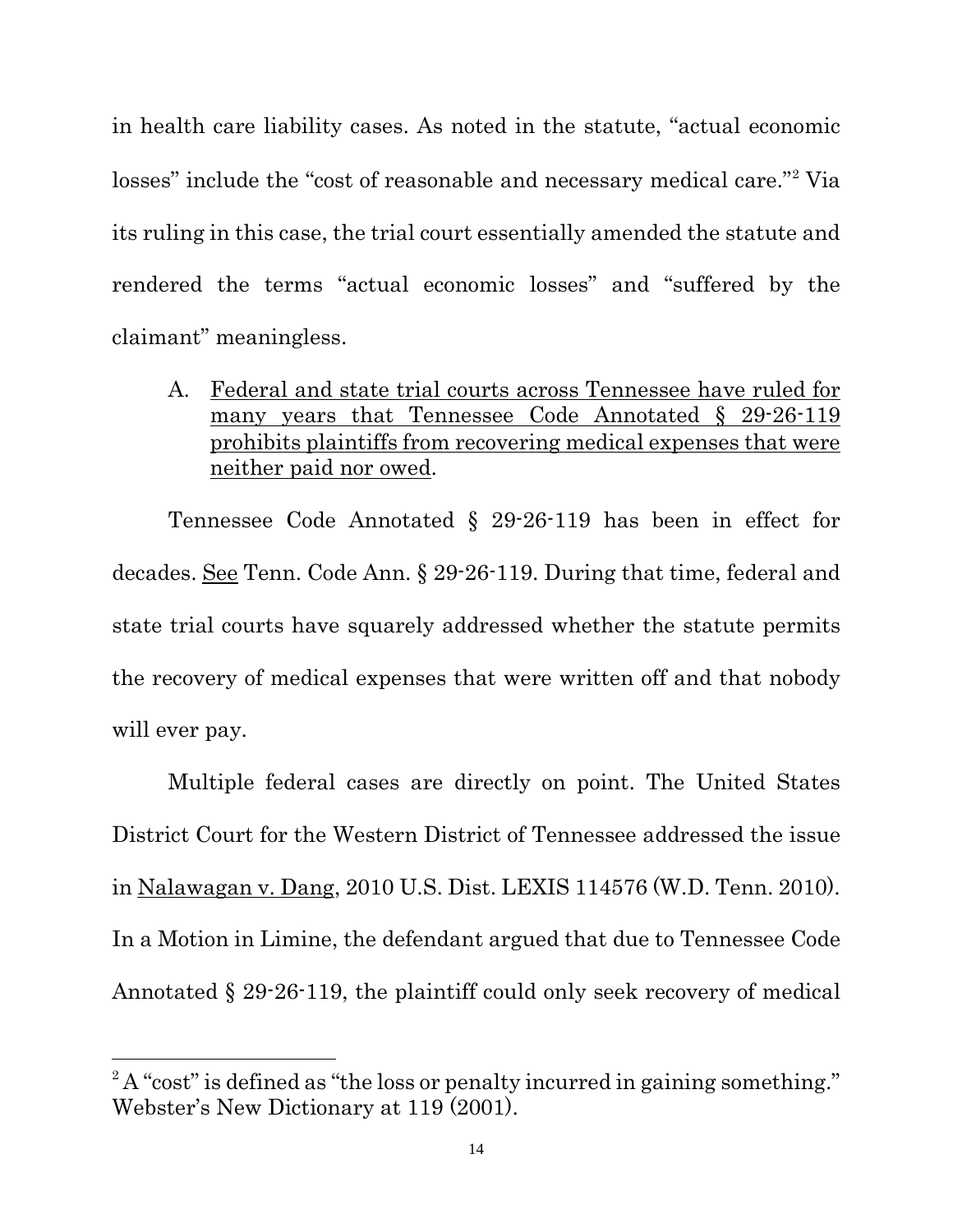expenses actually paid, not the total amounts billed. <u>Id.</u> at  $*1 - *2$ . The District Court framed the issue as whether a plaintiff may recover as damages the medical expenses actually "billed" by the providers or only the amounts actually "paid" by the healthcare insurer. Id. at \*4.

Based upon Tennessee Code Annotated § 29-26-119, the District

Court held that the plaintiff could only recover the "paid" medical

expenses. The District Court stated:

The Court holds that pursuant to Tennessee law, Plaintiff may not recover the amounts actually billed by her son's medical providers over and above the amounts "paid or payable." Medicaid programs pay only a scheduled fee for medical services, and those payments commonly are lower than a provider's customary fee.

. . .

The Court finds that the Medical Malpractice Act [Tenn. Code Ann. § 29-26-119 is sufficiently clear on this point and limits damages to costs "paid or payable." The statute contemplates the recovery of "actual economic losses suffered by the claimant" including medical expenses, "but only to the extent" of costs "not paid or payable." As previously noted, the Tennessee courts have construed the statute to permit recovery of medical expenses "paid or payable" where a thirdparty like Medicaid retains the right of subrogation. The Court finds that the statute confines recoverable medical expenses to those expenses which were "paid or payable." Based on the plain meaning of these terms, it is clear that medical expenses are limited to expenses already paid or such expenses yet to be paid, and not simply the amounts billed. The Court concludes that in so far as amounts billed by the providers for medical care differ from actual amounts "paid or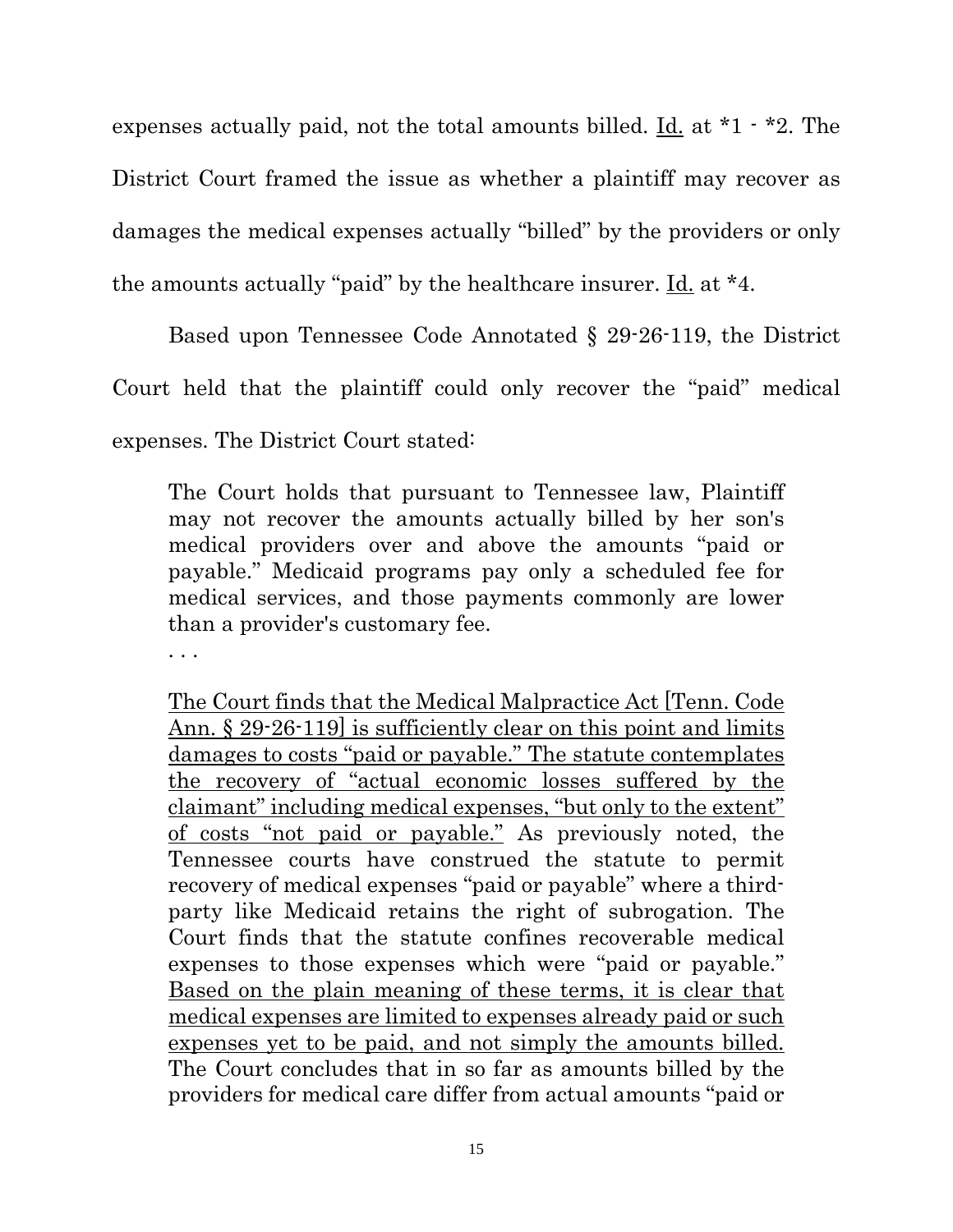payable," Plaintiff is not entitled to recover amounts billed pursuant to the statute. Therefore, Defendant's Motion is GRANTED as to this issue.

Id. at \*6-\*9 (emphasis added).

The United States District Court for the Western District of Tennessee similarly ruled in the case of Calaway v. Schucker, 2013 U.S. Dist. LEXIS 33771 (W.D. Tenn. 2013). In Calaway, the District Court granted the defendant's motion in limine precluding the plaintiff from presenting evidence of "billed" medical expenses at trial and held that the plaintiff would only be permitted to recover the amounts billed, not the gross "sticker price" of the medical expenses. Id. at \*10 - \*13. The United States District Court for the Eastern District of Tennessee has similarly ruled. See Guthrie v. Ball, 2014 U.S. Dist. LEXIS 145764 at \*2 - \*5 (E.D. Tenn. 2014)(holding that the plaintiff would be "limited to seeking damages for medical bills to expenses actually 'paid or payable' pursuant to Tenn. Code Ann. § 29-26-119" and could not seek "adjustments" and "write-offs."); <u>see also Electro-Mechanical Corp. v. Ogan</u>, 9 F.3d 445 (6<sup>th</sup> Cir. 1993)("In essence, this statute prohibits a tort plaintiff from receiving a double recovery, once from the medical benefit plan and again from the tortfeasor.").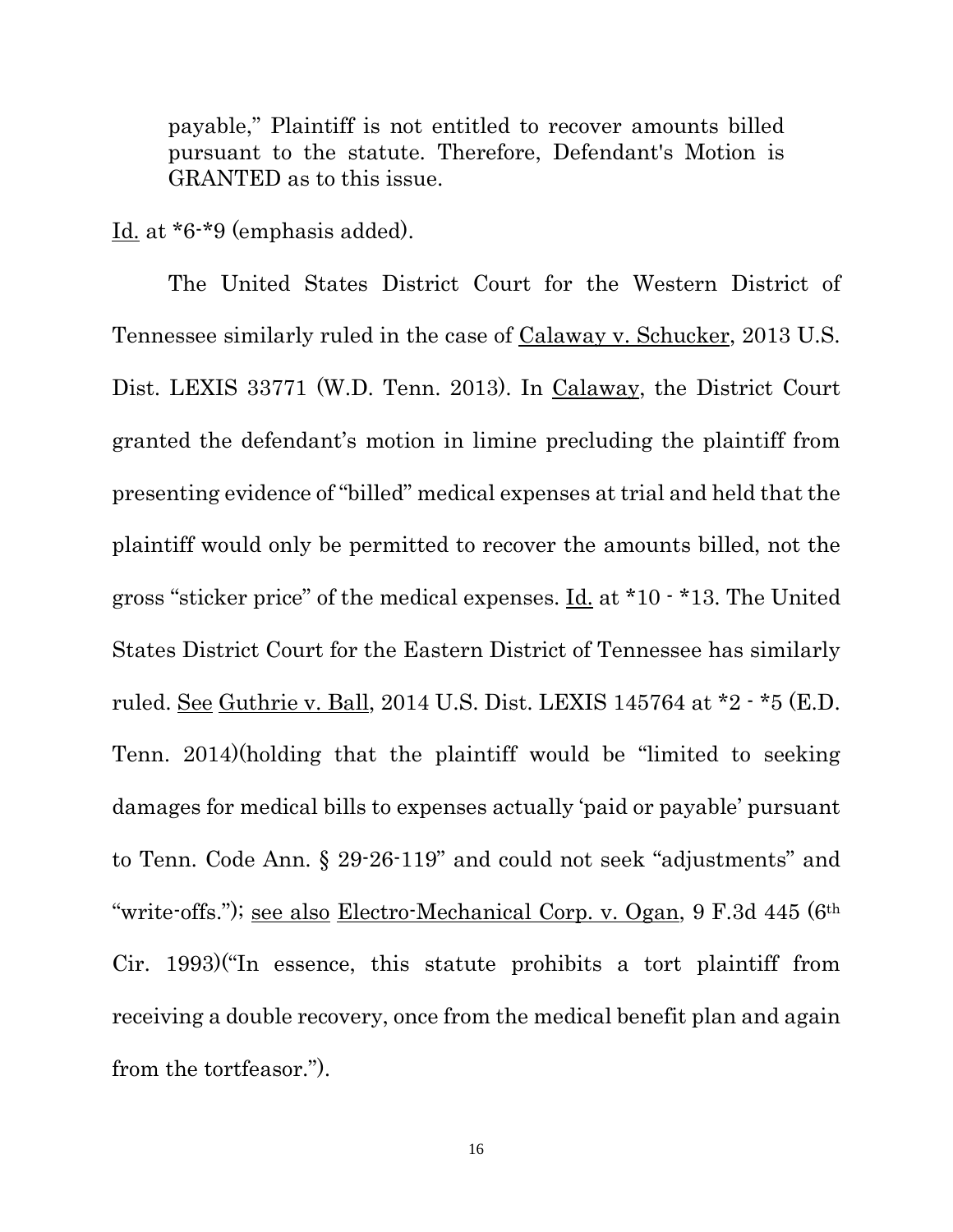Accordingly, Tennessee federal courts applying Tennessee law have precluded plaintiffs from seeking and recovering written-off medical expenses. The federal courts relied upon the express wording of Tennessee Code Annotated § 29-26-119 in so doing and found the statute to be "sufficiently clear." Nalawagan, 2010 U.S. Dist. LEXIS 114576 at \*7. Notably, the federal courts also relied upon Tennessee case law indicating that plaintiffs in a health care liability case may recover expenses "paid or payable" by outside sources such as the Medicaid program. See, e.g., Calaway v. Schucker, 2013 U.S. Dist. LEXIS 33771 at \*9 (citing Hughlett v. Shelby County Health Care Corp., 940 S.W.2d 571, 572-75 (Tenn. Ct. App. 1996)).

Federal courts in Tennessee are not alone in their application of Tennessee Code Annotated § 29-26-119. Numerous Tennessee trial courts have also directly addressed the issue and found that the statute precludes plaintiffs from seeking and recovering written-off medical expenses. For example, the Montgomery Circuit Court directed that "the express language of T.C.A. § 29-26-119 precludes the Plaintiff from recovering any amounts not actually 'suffered' by him as 'actual economic losses' [and] Plaintiff is statutorily prohibited from recovering more than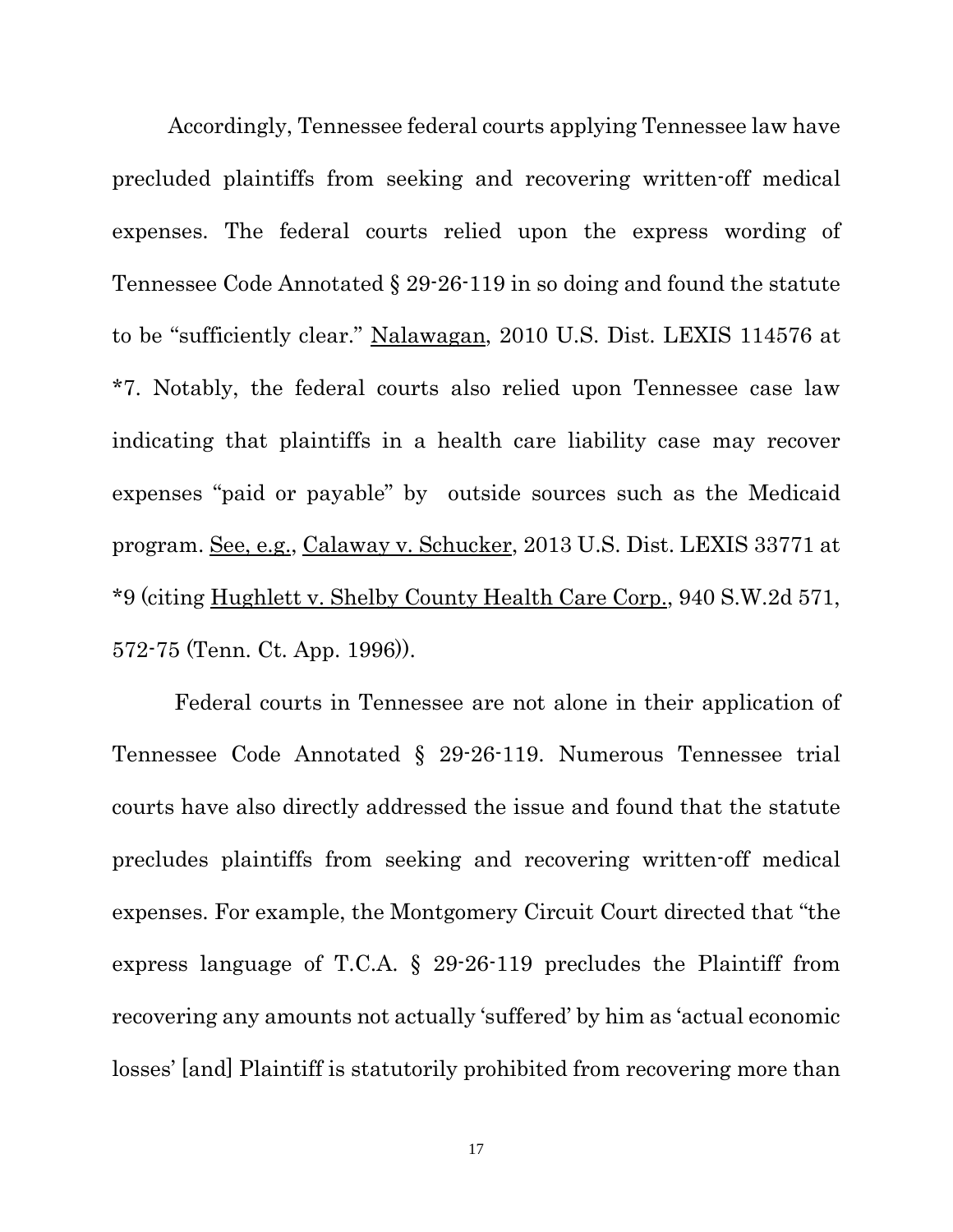[the amounts paid] in this case." Woods v. Oak Plains Academy of TN, Inc., No. MC CC CV 17-819 (Montgomery County Cir. Ct. Oct. 12, 2017)(copy in Appendix at 24). The Circuit Court of Madison County ruled "that charges for medical treatment which were not paid and are not owed, are not 'actual economic losses' as required in § 29-26-119. Accordingly, . . . Plaintiffs are limited to claiming as special damages the medical charges related to the treatment at issue in the case which were actually paid or owed." Gordon v. Jones, No. C-00-369-I (Madison County Cir. Ct. April 15, 2004); see also Hazlehurst v. Hays, No. C-19-38 (Madison County Cir. Ct. June 26, 2020)(granting Defendants' Motion in Limine seeking to exclude "Written-Off or Forgiven Medical Expenses.")(copies in Appendix at 13, 15). Numerous other Tennessee trial courts have similarly ruled. See, e.g., Buckner v. Thomasson, No. 43,226 (Coffee County Cir. Ct. Oct. 17, 2018)(ruling that the plaintiff could not introduce evidence of "billed" medical expenses that were written off, because such expenses were not an "actual economic loss sustained by Plaintiff"); Dallosta v. Baptist Memorial Hospital-Tipton, No. CT-004778-08 (Shelby County Cir. Ct. April 27, 2015)("Only those medical expenses that have been paid or are payable will be recoverable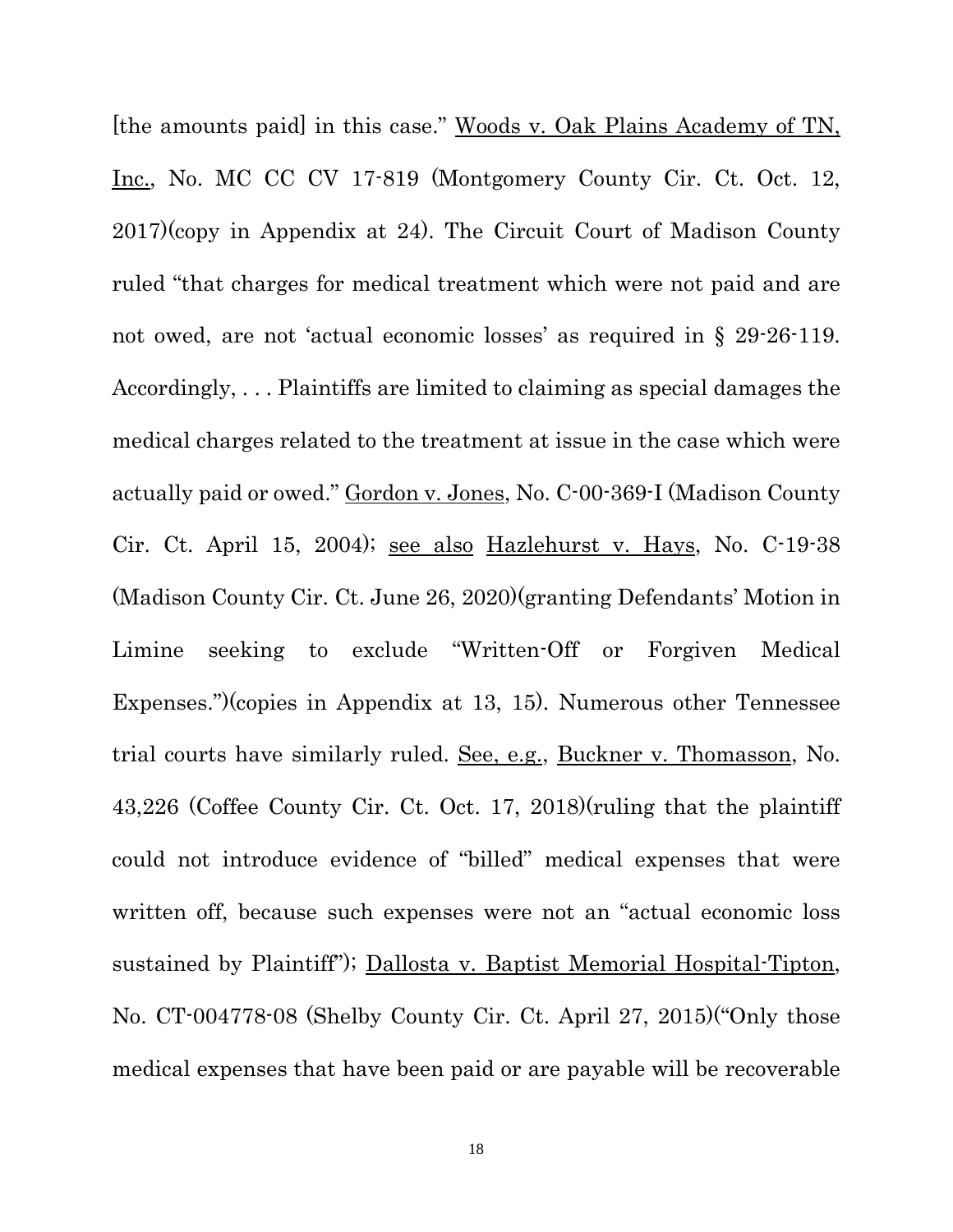by the Plaintiff."); Hindman v. Saint Francis Hospital Memphis, No. CT-000708-12 (Shelby County Cir. Ct. June 18, 2014)(limiting the medical expenses recoverable at trial to those actually owed); Gilchrist v. Aristorenas, No. 4825 (McNairy County Cir. Ct. Oct. 29, 2004)(ruling that the plaintiff could not recover "billed" medical expenses, as they are not "actual economic losses suffered by plaintiff or his insurer.")(copies attached in Appendix at 3, 8, 22, 11); see also Defendant/Appellee's Application for Extraordinary Appeal at 24-26 (citing other Tennessee trial court orders).

Even the Davidson County Circuit Court, which entered the Order in this case, has held in the past that plaintiffs cannot recover writtenoff medical expenses. The Davidson County Circuit Court has ruled: "Because 'billed' medical expenses do not constitute 'an actual economic loss,'... they are not recoverable under Tenn. Code Ann. § 29-26-119. The Plaintiffs shall be limited to seeking recovery for only those medical expenses that have actually been paid by the Plaintiffs or by some thirdparty payor on the Plaintiffs' behalf." Buttram v. HCA Health Services of Tennessee, Inc., No. 03C-2903 (Davidson County Cir. Ct. June 24, 2011)(copy in Appendix at 5); see also Collins v. St. Thomas Hosp., 2009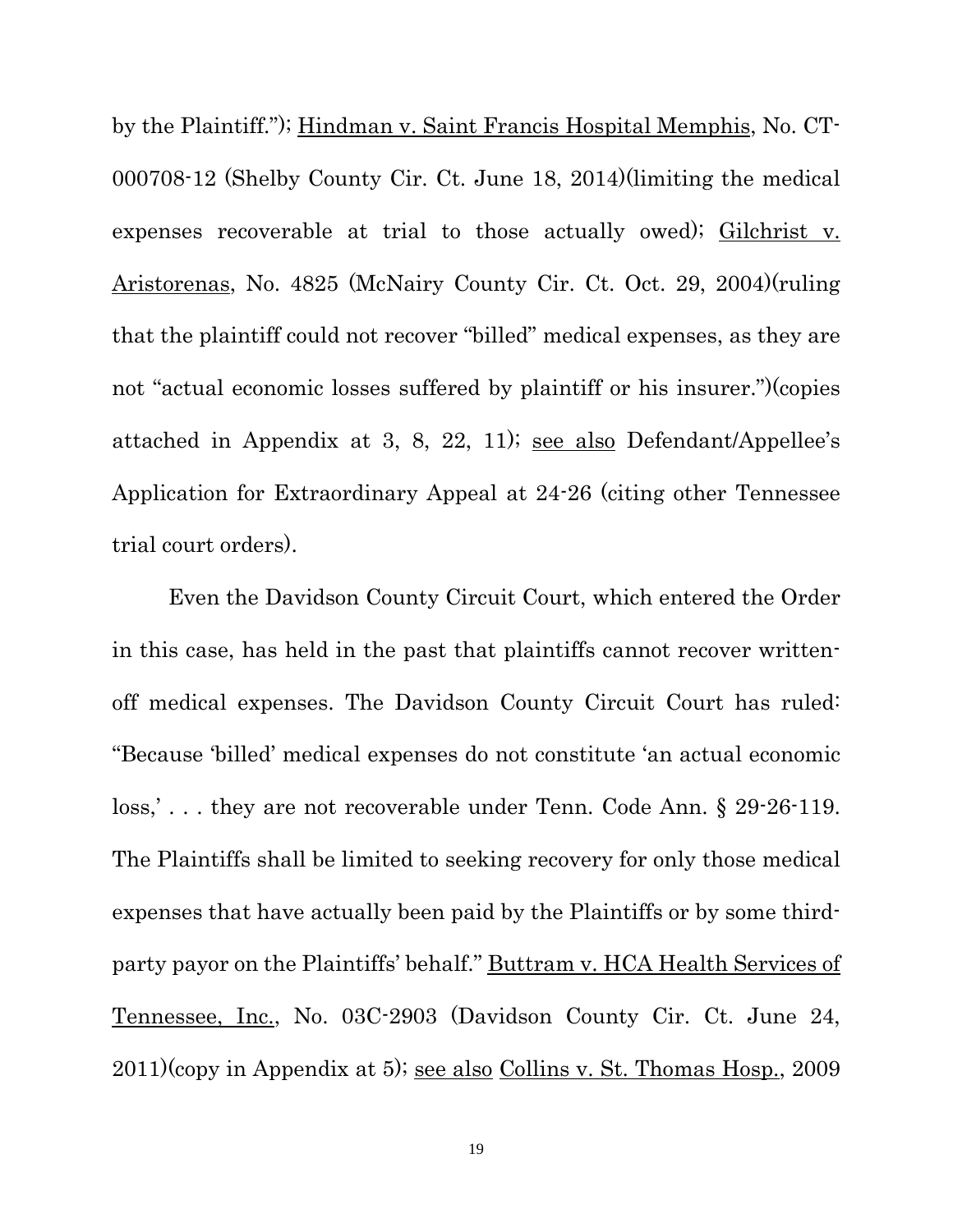Tenn. Cir. LEXIS 1391, No. 08C737 (Davidson County Cir. Ct. Oct. 6, 2009)(excluding evidence of medical expenses except those that were paid by the plaintiffs or the plaintiffs' insurance, "specifically identifying those expenses that were adjusted by the provider.").

In summary, the language of Tennessee Code Annotated § 29-26- 119 is unambiguous and mandates that plaintiffs must "suffer" an "actual economic loss" in order to recover medical expenses in health care liability cases. This language precludes plaintiffs from seeking and recovering written-off or forgiven medical expenses that will never be borne or "suffered" by anyone. Numerous courts have applied the statute as written and precluded plaintiffs from seeking and recovering medical expenses that are not paid or owed.

B. This Court and the Court of Appeals have recognized that Tennessee Code Annotated § 29-26-119 "abrogates" the collateral source rule in health care liability cases, which effectively means that plaintiffs in such cases cannot recover expenses that nobody paid or owes.

The construction of Tennessee Code Annotated § 29-26-119 suggested above is consistent with precedent from this Court and the Court of Appeals. While neither this Court nor the Court of Appeals has directly addressed whether Tennessee Code Annotated § 29-26-119

20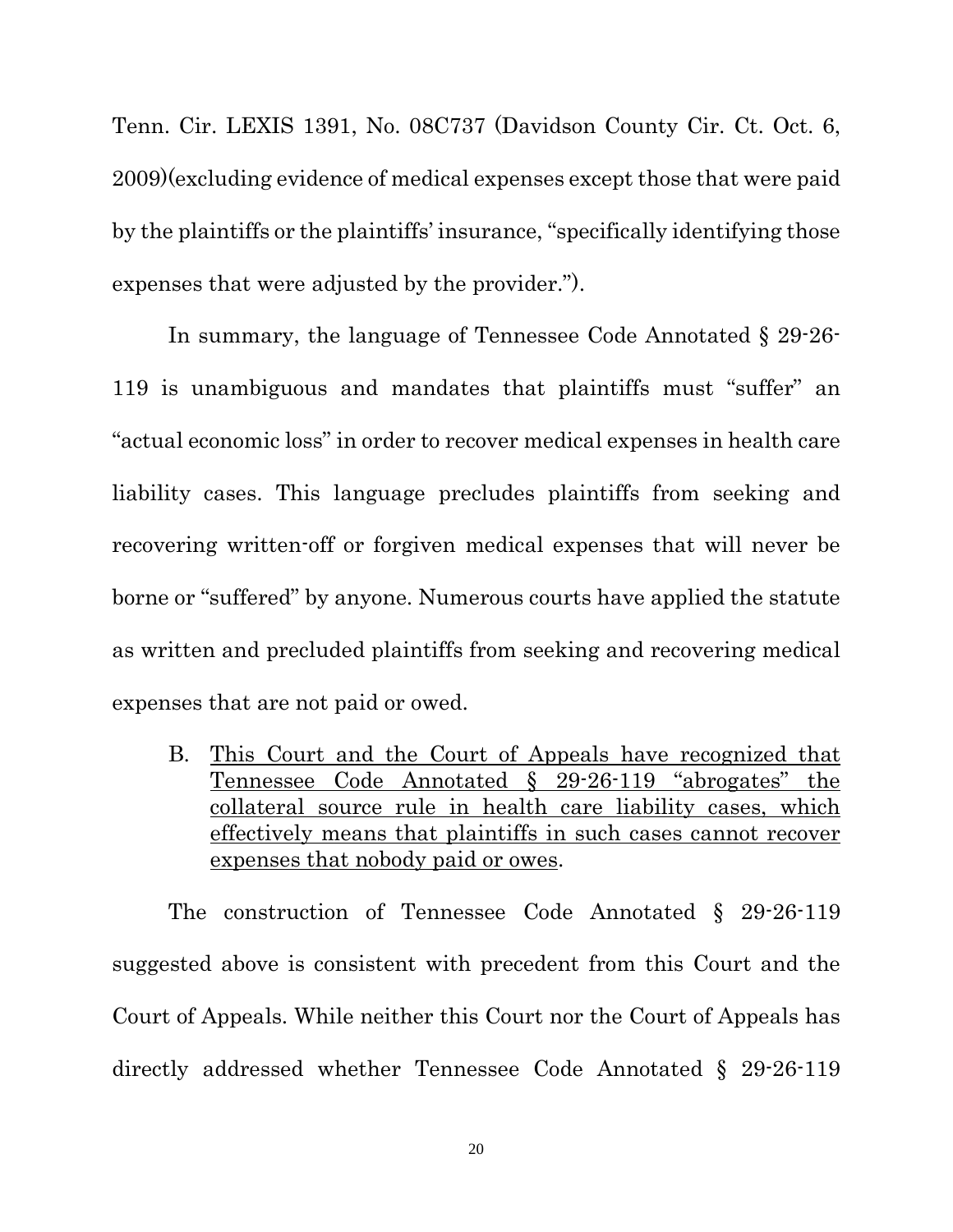precludes the recovery of written-off or forgiven medical expenses, they have discussed and applied Tennessee Code Annotated § 29-26-119. In so doing, this Court and the Court of Appeals have permitted recovery of medical expenses when either the plaintiff has paid an expense, or when the plaintiff has an obligation to reimburse an outside source, such as insurance, for paying an expense. However, neither this Court nor the Court of Appeals has suggested that plaintiffs in health care liability cases can seek and recover medical expenses that are neither paid nor payable by anyone.

This Court has directed that Tennessee Code Annotated § 29-26- 119 "abrogate[s]" the collateral source rule in healthcare liability cases. Dedmon v. Steelman, 535 S.W.3d 431, 454 n.25 (Tenn. 2017). According to this Court: "Tennessee has abrogated the collateral source rule through legislation only in health care liability cases and workers' compensation cases . . . ." Id. (citing Tenn. Code Ann. § 29-26-119). The Court of Appeals has also recognized this abrogation. See In re Estate of Tolbert v. State, 2018 Tenn. App. LEXIS 113 at \*7 (Tenn. Ct. App. Feb. 28, 2018). Consequently, the recoverable medical expenses available in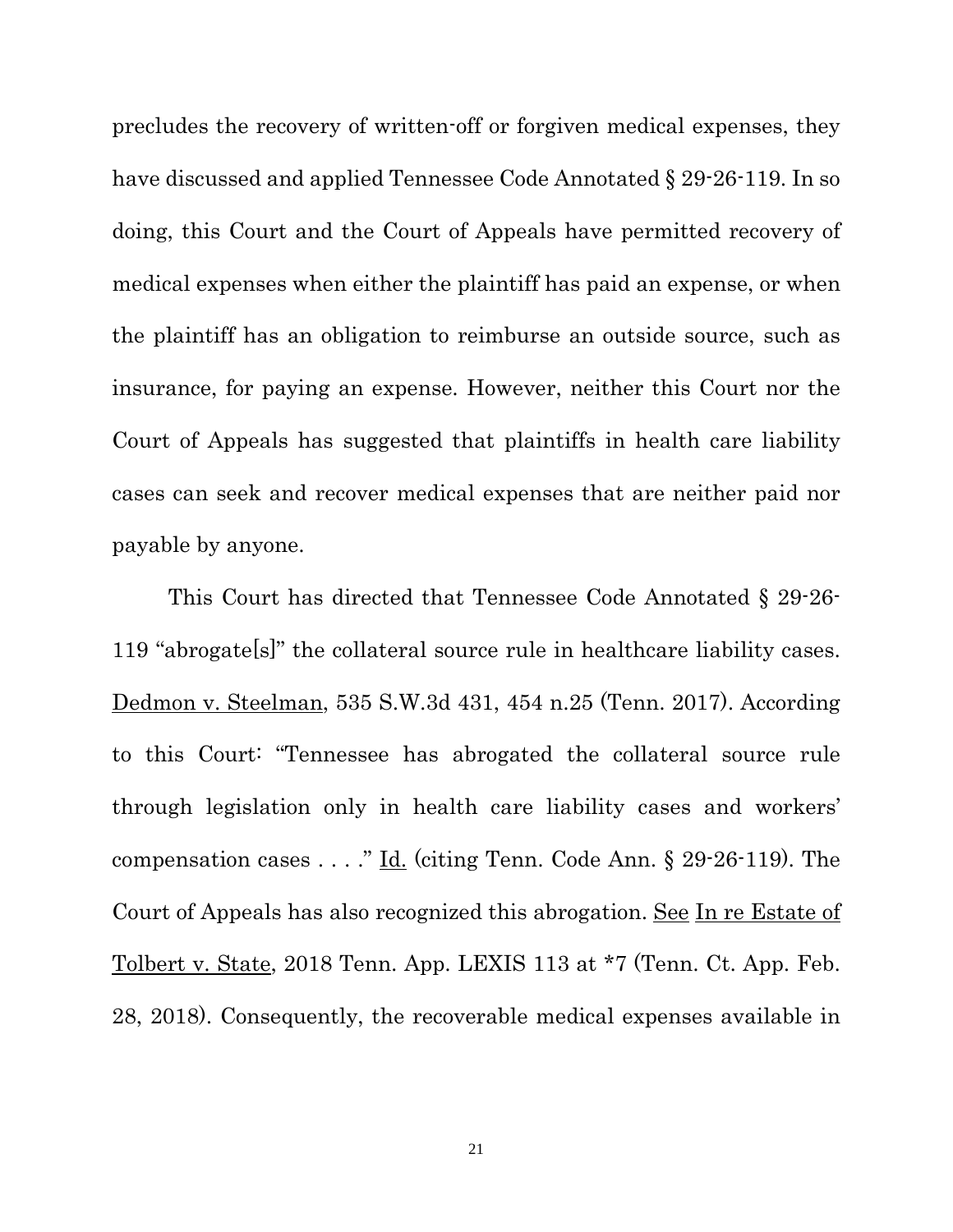health care liability cases unquestionably differs from those in other types of cases.

This "abrogation" of the collateral source rule essentially means that plaintiffs in health care liability cases cannot seek or recover expenses that nobody paid or owes.<sup>[3](#page-21-0)</sup> See Id. at \*4 ("Those portions of a plaintiff's medical bills that are written-off or forgiven by a source other than the tortfeasor constitute a benefit to the plaintiff which is covered by the collateral source rule.")(citing Fye v. Kennedy, 991 S.W.2d 754, 763-64 (Tenn. Ct. App. 1998)); Steele v. Ft. Sanders Anesthesia Group, P.C., 897 S.W.2d 270, 282 (Tenn. Ct. App. 1994)("The collateral source rule permits plaintiffs to prove and recover medical expenses, whether paid by insurance or not."). If a plaintiff is permitted to recover medical expenses that have never been (and never will be) paid by anyone, then there is no abrogation of the collateral source rule, and Tennessee Code

 $\overline{a}$ 

<span id="page-21-0"></span><sup>&</sup>lt;sup>3</sup> The collateral source rule is a dual substantive and evidentiary rule. See Dedmon, 535 S.W.3d 443-444. Thus, abrogation of the collateral source rule in health care liability cases means not only that a plaintiff cannot recover written-off medical expenses, but also a plaintiff cannot put on proof of them at trial. Id. at 444 ("If a plaintiff's recovery may not be reduced by collateral benefits, then 'evidence that a plaintiff has received benefits or payments from a collateral source independent of the tortfeasor's procuration or contribution' must be excluded.").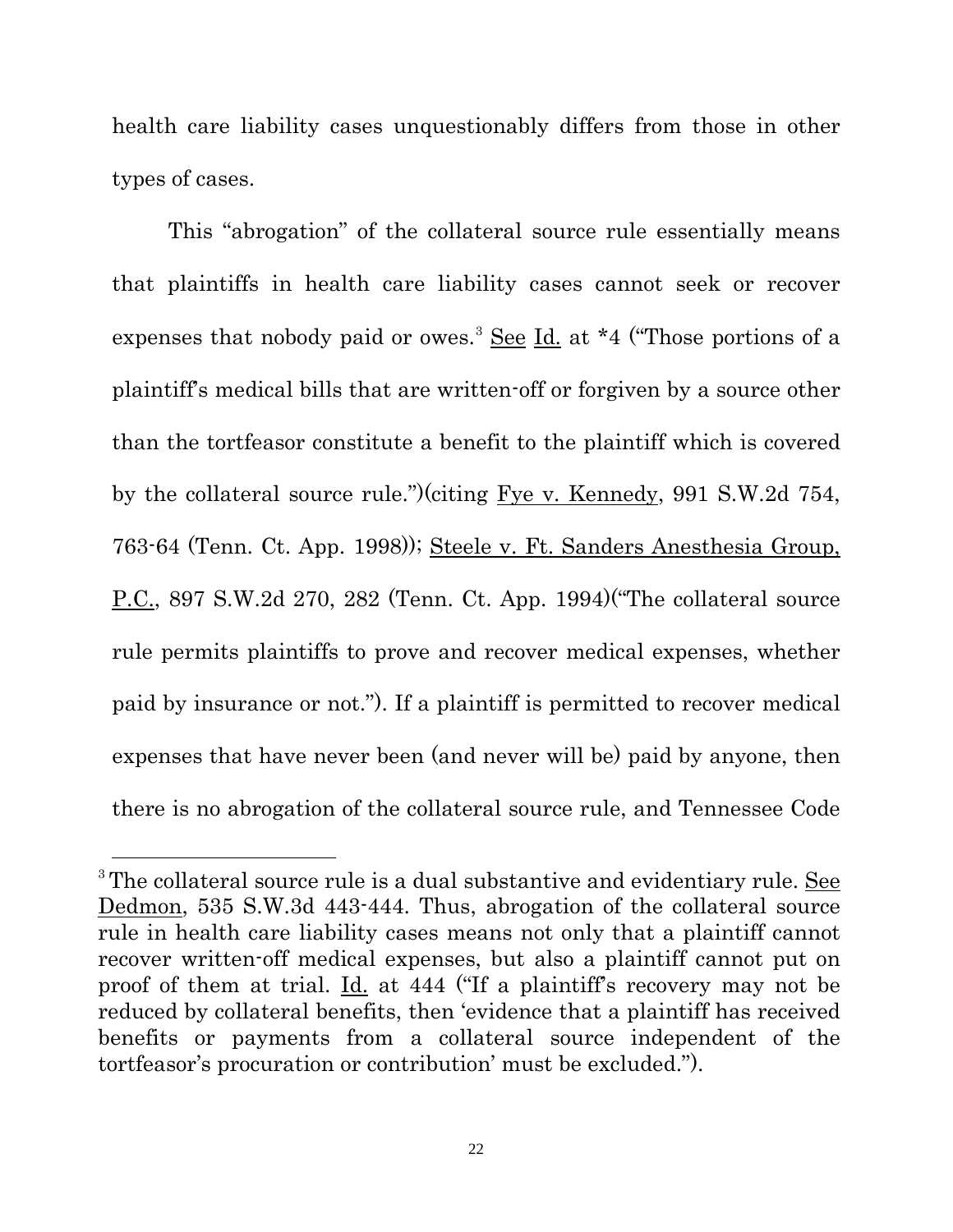Annotated § 29-26-119 is rendered meaningless. See Dedmon, 535 S.W.3d at 466 (recognizing that Tennessee law permits plaintiffs to use their "full, undiscounted medical bills," and precludes defendants from "submit[ing] evidence of discounted rates for medical services" in personal injury cases where the collateral source rule applies).

The trial court's ruling in this case is in direct conflict to this Court's recognition that Tennessee Code Annotated § 29-26-119 "abrogated" the collateral source rule in health care liability cases. In denying Defendant's Motion in Limine No. 11, the trial court ruled: "the collateral source is in full force and effect." (Def. Dr. Flora's Appendix to Appl. for Extraordinary Appeal at Attachment 5). This ruling is clearly an erroneous statement of Tennessee law, as there is no dispute that this case involves alleged health care liability and that the HCLA applies. (See generally Pls' Mot. to Dismiss Def.'s Rule 11 Appl.). The trial judge in this case applied a common law doctrine even though it had been legislatively abrogated in health care liability cases. The trial court's decision usurped the General Assembly's authority in this area. See Willeford v. Klepper, 597 S.W.3d 454 (Tenn. 2020)(applying a statutory directive regarding *ex parte* interviews with non-party treating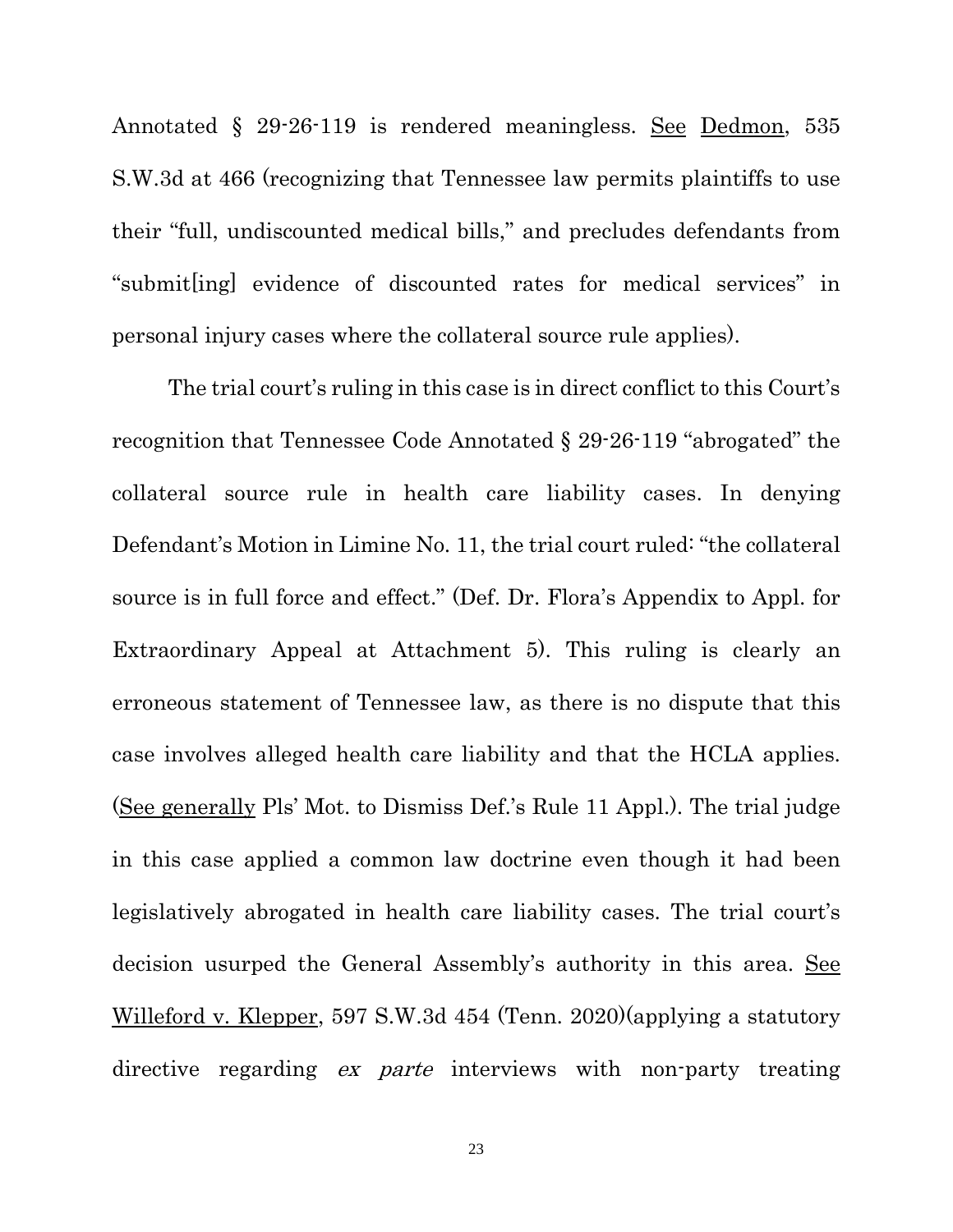physicians in health care liability cases and stating: "Because it was within the legislature's purview to modify the import of this public policy, we should yield to the change . . . .")

This Court's prior application of Tennessee Code Annotated § 29- 26-119 further suggests that the statute prohibits recovery of written-off medical expenses. In applying the statute, this Court has focused on whether a plaintiff has an obligation to pay back his or her outside sources for amounts "paid or payable." For example, in Nance v. Westside Hospital, this Court stated: "Where benefits carry a right of subrogation and a legal obligation on the part of the tort victim to repay the collateral source, the tort victim's losses have not been replaced or indemnified." 750 S.W.2d 740, 743 (Tenn. 1988)(emphasis added). Thus, in determining application of the statute, this Court looked at whether there was a right of reimbursement for amounts paid. Id. at 744.

The focus on whether there is a right of reimbursement for expenses paid prevents a double recovery or windfall to the plaintiff, which is the purpose behind abrogating the collateral source rule in health care liability cases. As this Court explained: "In order to mitigate the damages, the statute requires that the benefits be paid or payable and

24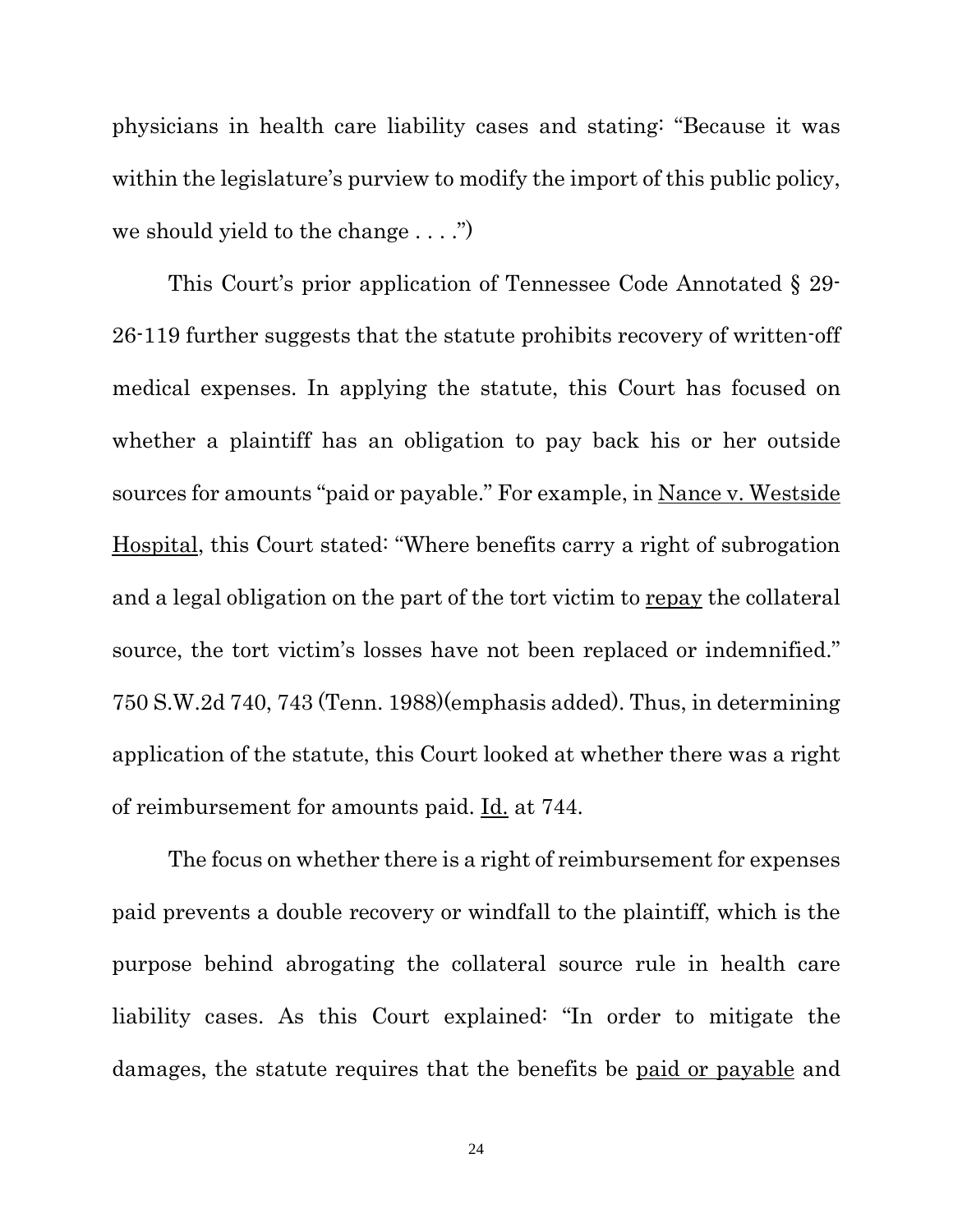also indemnify or replace the tort victim's losses. That phrase avoids a double recovery by tort victims and also removes from the statute any collateral source that has subrogation rights." Nance, 750 S.W.2d at 743 (emphasis added); see also Hunter v. Ura, 163 S.W.3d 686, 711 (Tenn. 2005)(affirming the trial court's denial of the defendants' motion for a credit against the jury's verdict "based on the payment received by the plaintiff under [an insurance plan].")(emphasis added).

The Tennessee Court of Appeals has also focused application of the statute on whether a right of reimbursement for payments made exists. In Richardson v. Miller, the plaintiff sought to recover medical expenses paid by her employer-provided health insurance. 44 S.W.3d 1 (Tenn. Ct. App. 2000). The trial court ruled that the plaintiff could not recover the expenses pursuant to Tennessee Code Annotated § 29-26-119, because they were paid by non-contributory group insurance. Id. at 32.

The Court of Appeals reversed. Id. It found that the plaintiff could recover the medical expenses, because her insurer had a contractual right of reimbursement for the amounts it paid. The Court of Appeals indicated: "where a right of subrogation exists or where the tort victim has a legal obligation to repay the collateral source payor, then the

25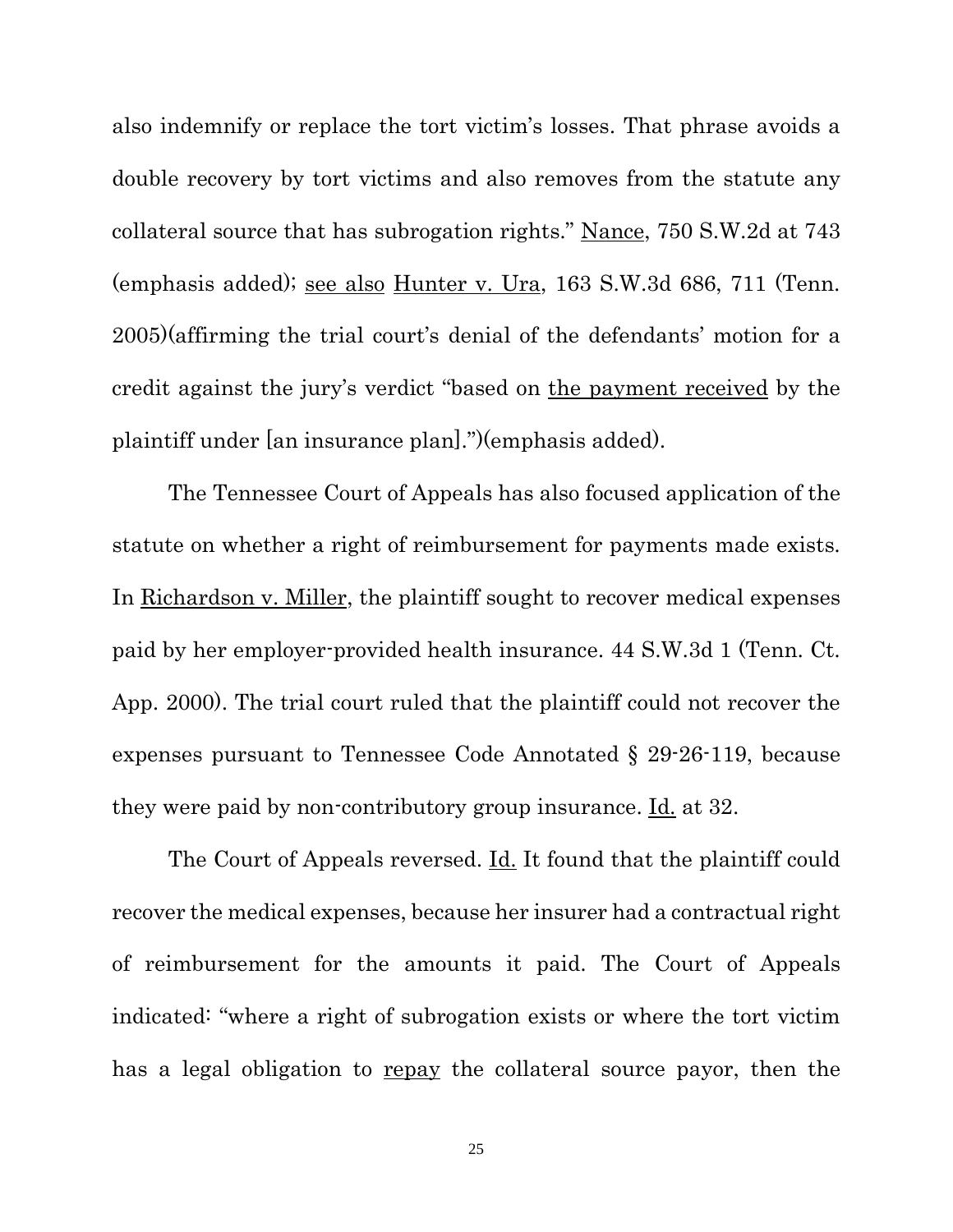victim's losses have not been 'replaced or indemnified' for purposes of Tenn. Code Ann. § 29-26-119." Id. (emphasis added). Consequently, if the plaintiff is "legally obligated" to "repay" his or her insurance company for amounts it paid, then the plaintiff is entitled to recover those medical expenses from a defendant in a health care liability case. The focus remains on whether the plaintiff actually "suffered" an "actual economic loss." Id. The plaintiff "suffers" such a loss when the plaintiff must repay an insurer for amounts it paid on the plaintiff's behalf. See McDaniel v. General Care Corp., 627 S.W.2d 129, 132 (Tenn. Ct. App. 1981).

The Tennessee Court of Appeals has even strongly suggested that insurance write-offs and adjustments cannot be recovered in health care liability cases due to Tennessee Code Annotated § 29-26-119. See Steele, 897 S.W.2d at 282 ("We are of the opinion from the legislative history that it is expressly intended that benefits paid by insurance partially purchased by an employee should not be excluded.")(emphasis added); In Estate of Tolbert v. State, the Court of Appeals noted that Tennessee Code Annotated § 29-26-119 "expressly limited recoverable damages" to "actual amounts paid." 2018 Tenn. App. LEXIS 113 at \*7 (Tenn. Ct. App. Feb. 28, 2018). The Court of Appeals contrasted allowable damages in the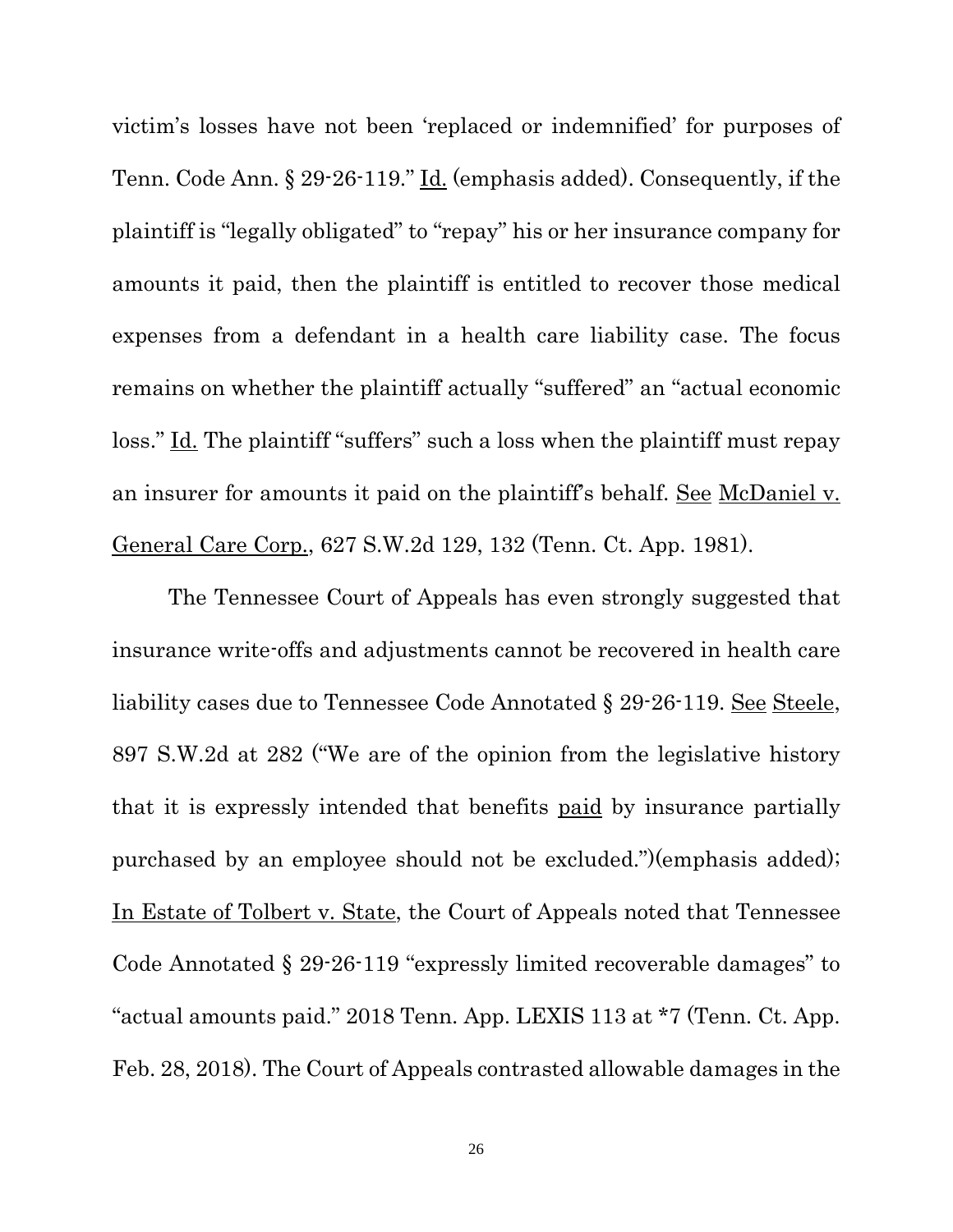health care liability context versus a car accident claim filed under the Tennessee Claims Commission Act. The Court of Appeals found that the collateral source rule was not abrogated in the car accident case; therefore, it "precluded consideration of the amounts deducted as adjustments to the claimant's medical bills." Id. at \*9. The Court of Appeals stated: "If the General Assembly intended to limit the State's liability under the Claims Commission Act to 'actual amounts paid' [as it did in Tennessee Code Annotated § 29-26-119], it could have said so." Id.

Although the Court of Appeals resolved the case on other grounds, its decision in Russell v. Crutchfield also suggests that written-off medical expenses are not recoverable in health care liability cases. 988 S.W.2d 168 (Tenn. Ct. App. 1998)(perm. to appeal denied). At trial, the plaintiff sought to recover the total amount of her medical bills. Id. at 171. However, the amounts billed by the medical providers were higher than the amounts actually paid by her insurer. Id. Despite objections from the defense, the trial court allowed introduction of the total amount of the medical bills. Id. The trial court later remitted the award to comport with the amounts actually paid by the insurer. Id.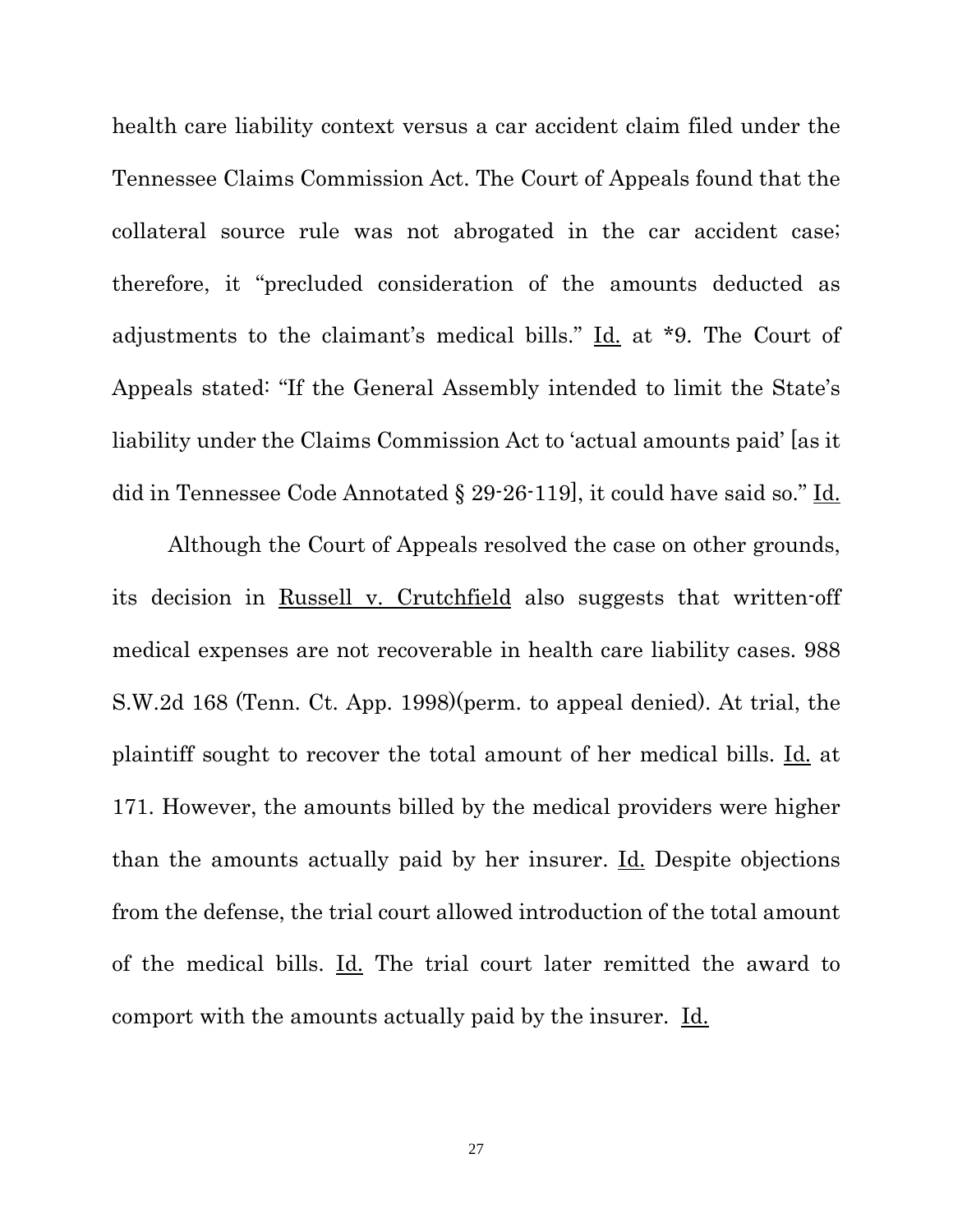On appeal, the defendant argued that the trial court erred by allowing introduction of the gross amount of the medical bills. Id. According to the defendant, Tennessee Code Annotated § 29-26-119 precluded recovery of amounts above those actually paid by the insurer. Id. The Court of Appeals found that "the reduction [of the award by the trial court] included any excess expenses that may have been allowed." Id. Therefore, "any potential error was cured by the Trial Court's remittitur." Id. Notably, the Court of Appeals did not opine that the plaintiff was entitled to prove or recover the full amount shown in the medical bills and affirmed "the award as remitted." Id.; see also Ward v. Glover, 206 S.W.3d 17, 41 (Tenn. Ct. App. 2006)(perm. to appeal denied)(noting that the trial court, pursuant to Tennessee Code Annotated § 29-26-119, precluded the plaintiff from seeking at trial "gross charges" that were not "actually paid by plaintiffs or their insurer.").

In conclusion, Tennessee appellate courts have directed that Tennessee Code Annotated § 29-26-119 abrogates the collateral source rule and that recoverable expenses in health care liability cases differ from other cases. Applying the statute to preclude plaintiffs from

28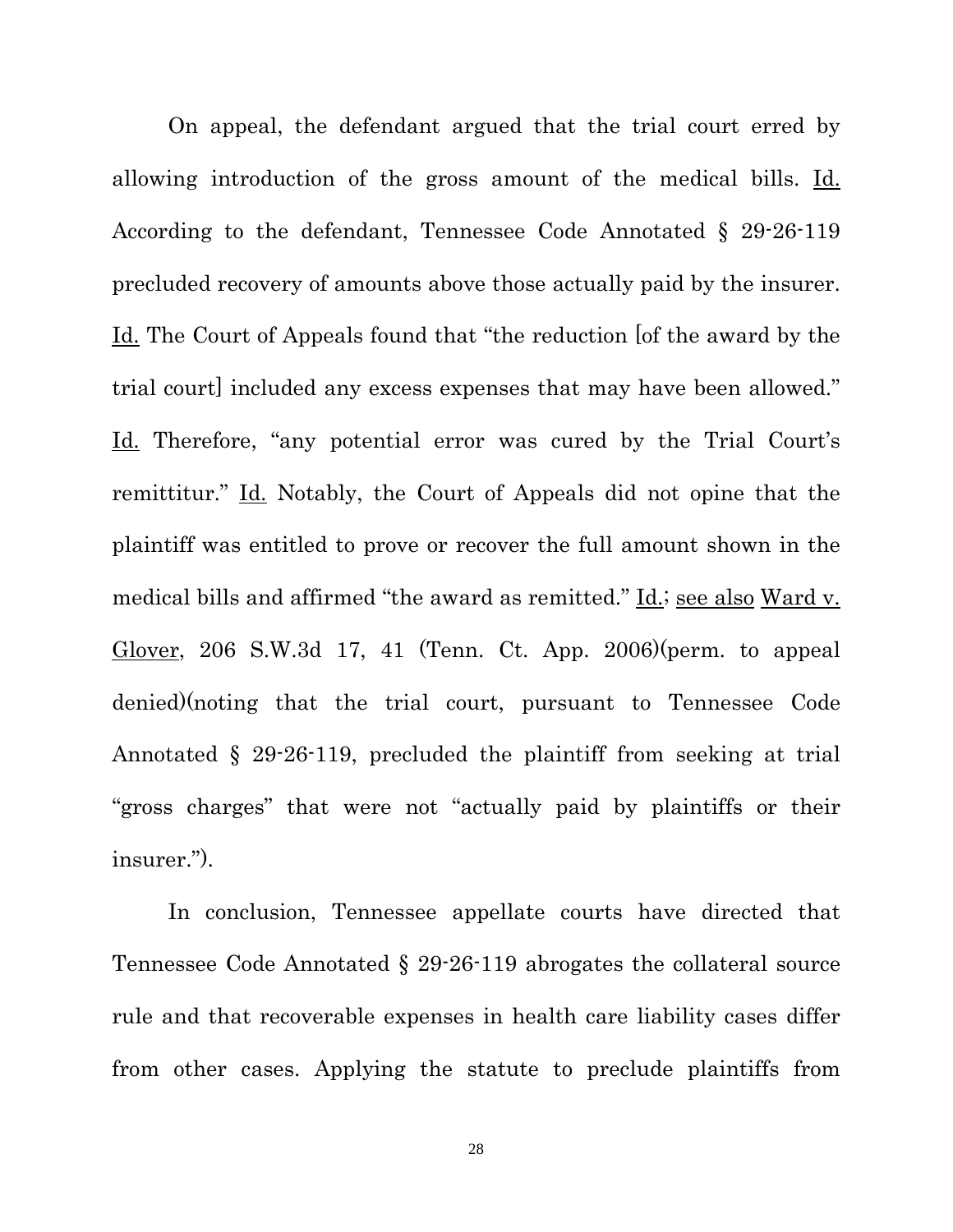recovering written-off medical expenses would be consistent with this precedent, as well as the statutory language. The trial court in this case decided the issue in contrast to statements by this Court and the Court of Appeals about the statute. The trial court applied a common law doctrine that had been legislatively abrogated in health care liability cases such as this one.

## B. Permitting plaintiffs to seek and recover written-off medical expenses would undermine the purpose and intent of the Health Care Liability Act, including Tennessee Code Annotated § 29-26- 119.

Tennessee Code Annotated § 29-26-119 is unambiguous. The statute's plain language prohibits recovery of medical expenses that were not "suffered" by plaintiffs as "actual economic losses." However, the Court should reach the same result even if the statute were found to be ambiguous. The Court would then look beyond the wording of the statute, including to the statute's intent and purpose, in construing the statute. See Lavin v. Jordan, 16 S.W.3d 362, 366 (Tenn. 2000).

The General Assembly passed the Health Care Liability Act to further the delivery of health care in Tennessee by controlling the cost of health care, containing the cost of medical malpractice litigation and insurance, and keeping physicians from leaving Tennessee. See Dedmon,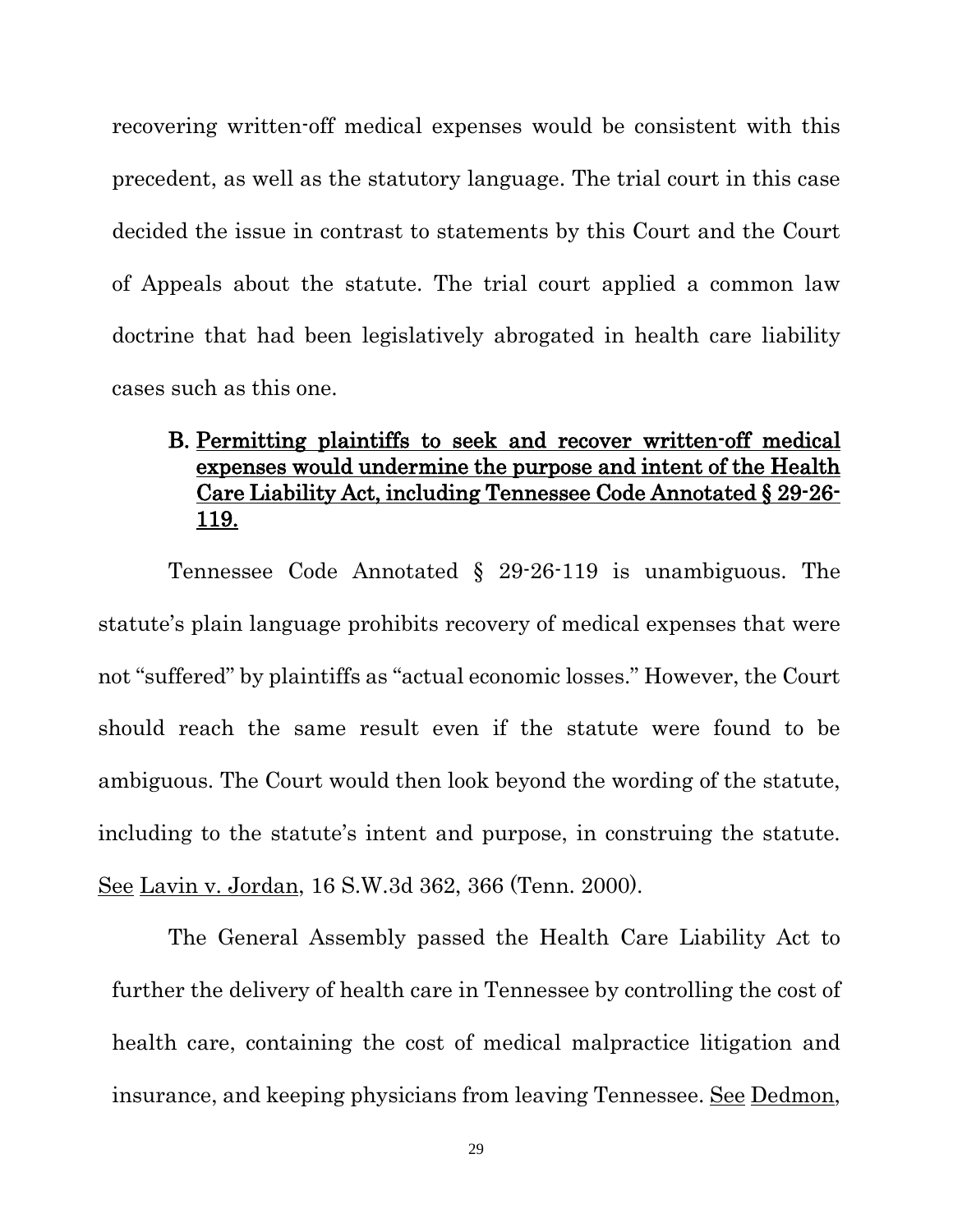535 S.W.3d at 445-46; Harrison v. Schrader, 569 S.W.2d 822, 826 (Tenn. 1978). The statute is described as "economic and social legislation regulating the relationship between physicians, patients, and insurance carriers . . . ." Baker v. Vanderbilt University, 616 F. Supp. 330, 332 (M.D. Tenn. 1985). Its primary purpose is to improve the delivery of health care in Tennessee by reducing medical malpractice insurance premiums and health care costs. <u>Id.</u> In interpreting Tennessee Code Annotated § 29-26-119, this Court must view the statute as a whole and in light of this intended purpose. See Hammer v Franklin Interurban, Co., 354 S.W.2d 241, 242 (Tenn. 1962).

The intent and purpose of Tennessee Code Annotated § 29-26-119 is furthered by permitting recovery of medical expenses that are "paid or payable," not by permitting recovery of medical expenses that are written off and that nobody will ever pay. Significant amounts of medical expenses are often written off and never paid. See, e.g., Dedmon, 535 S.W.3d at 434-435. Permitting plaintiffs to recover such fictitious expenses in health care liability cases would thwart the goal of containing the costs of health care, malpractice insurance, and medical malpractice litigation. See Id. at 445-446. On the contrary, it would permit plaintiffs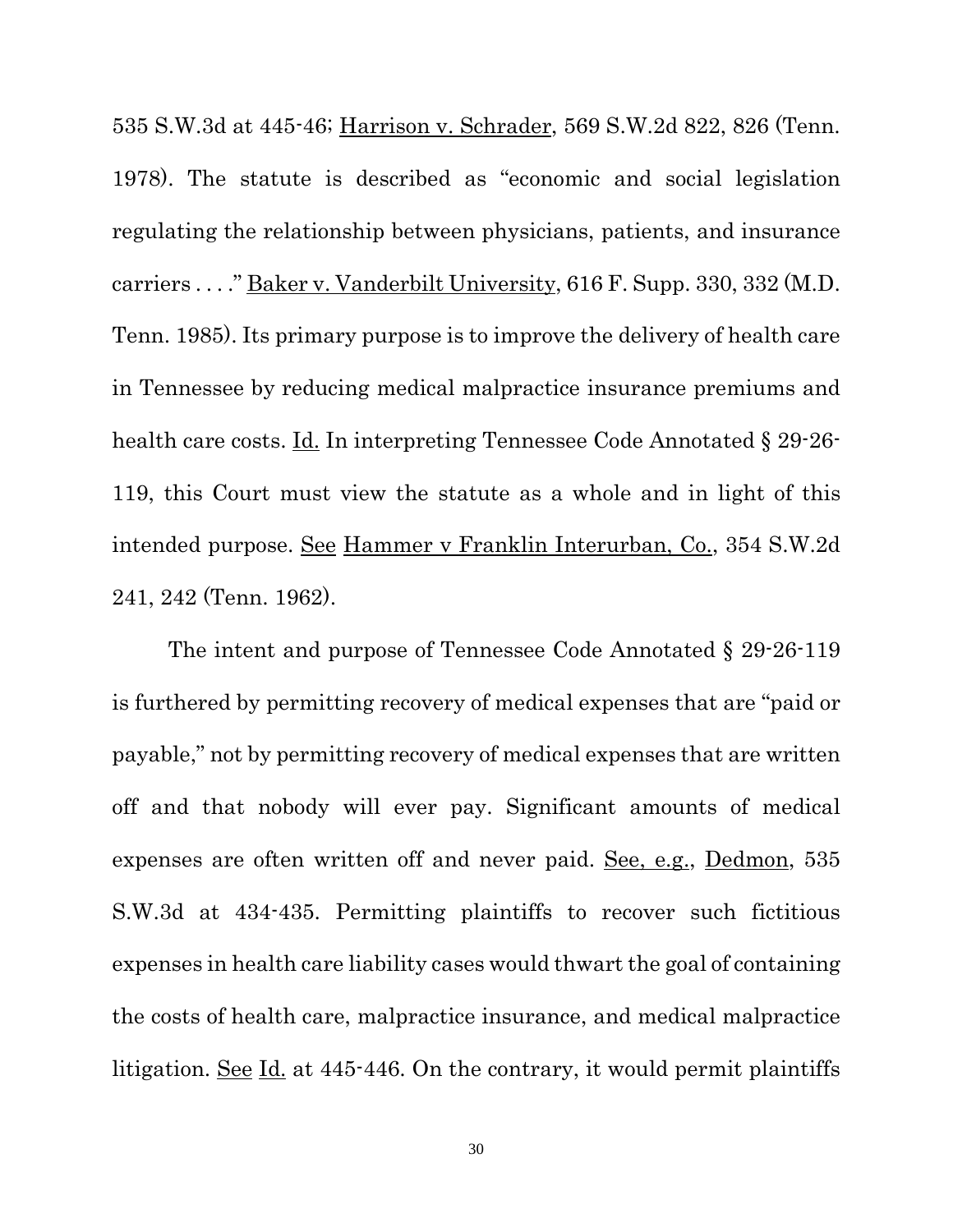to receive windfalls and drive the cost of malpractice insurance and medical malpractice litigation even higher. The General Assembly made a decision to try and contain these costs by passing the HCLA, including Tennessee Code Annotated § 29-26-119. Id. This Court should neither second guess the General Assembly nor rewrite the statute regardless of whether it agrees or not with the policy reasons supporting it. See McClay v. Airport Mgmt. Servs., LLC, 596 S.W.3d 686, 691 (Tenn. 2020).

### **CONCLUSION**

This Court should apply Tennessee Code Annotated § 29-26-119 as written and hold that it permits plaintiffs in health care liability cases to seek and recover medical expenses that are paid or payable, but not ones that are written off and that will never be paid. Such expenses are not "actual economic losses" that are "suffered" by plaintiffs.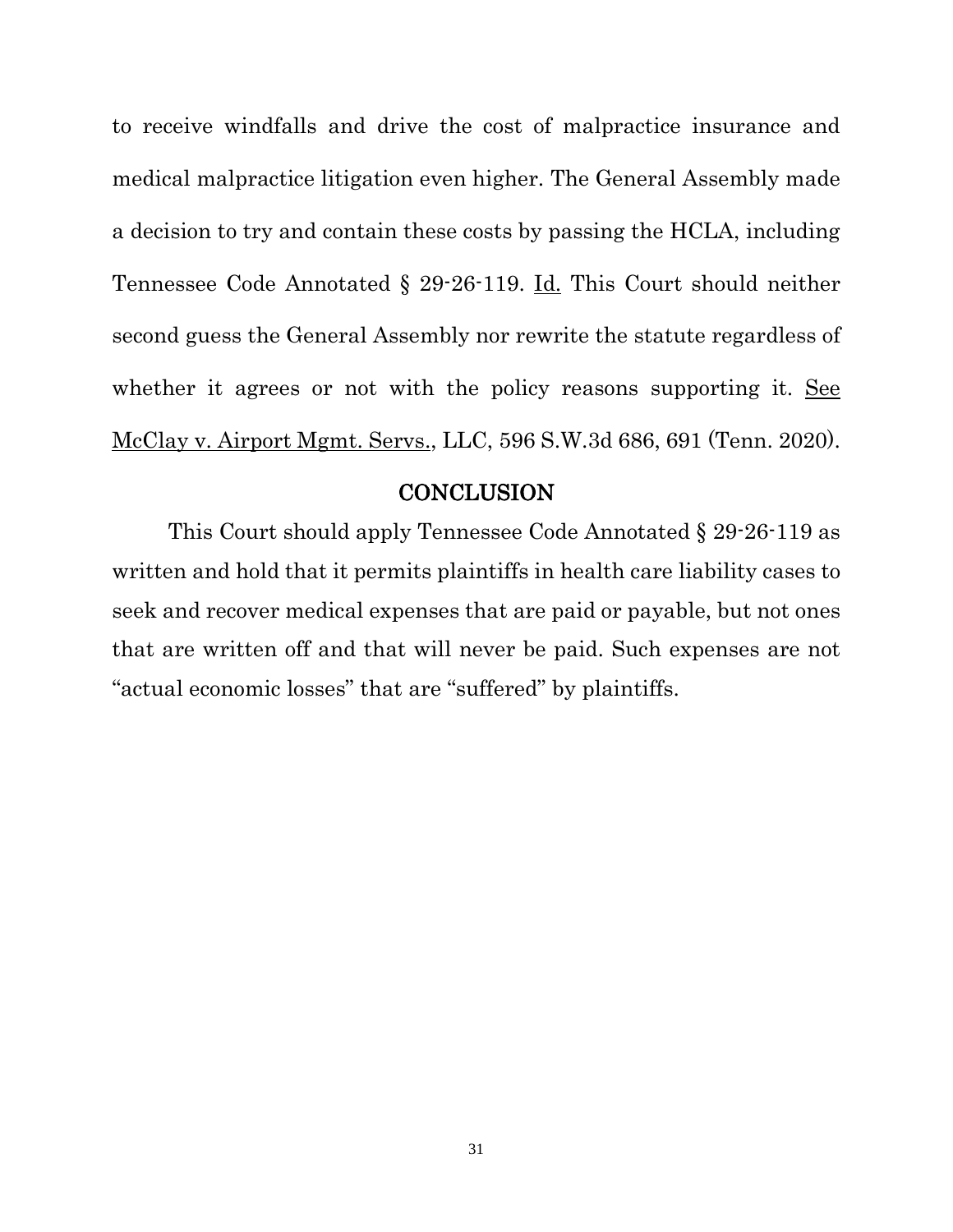Respectfully submitted,

## RAINEY, KIZER, REVIERE & BELL, PLC

s/ Craig P. Sanders MARTY R. PHILLIPS (No. 14990) CRAIG P. SANDERS (No. 22268) 105 S. Highland Avenue Jackson, TN 38301 (731) 423-2414 [mphillips@raineykizer.com](mailto:mphillips@raineykizer.com) [csanders@raineykizer.com](mailto:csanders@raineykizer.com) Attorneys for Amicus Curiae Tennessee Defense Lawyers Association

# CERTIFICATE OF COMPLIANCE

Pursuant to Section 3, Rule 3.02(c) of Tenn. Sup.Ct. R. 46, the undersigned certifies that this brief complies with the requirements set forth in Section 3, Rule 3.02(a)1 of Rule 46. Number of words contained in this brief: 5791.

s/ Craig P. Sanders